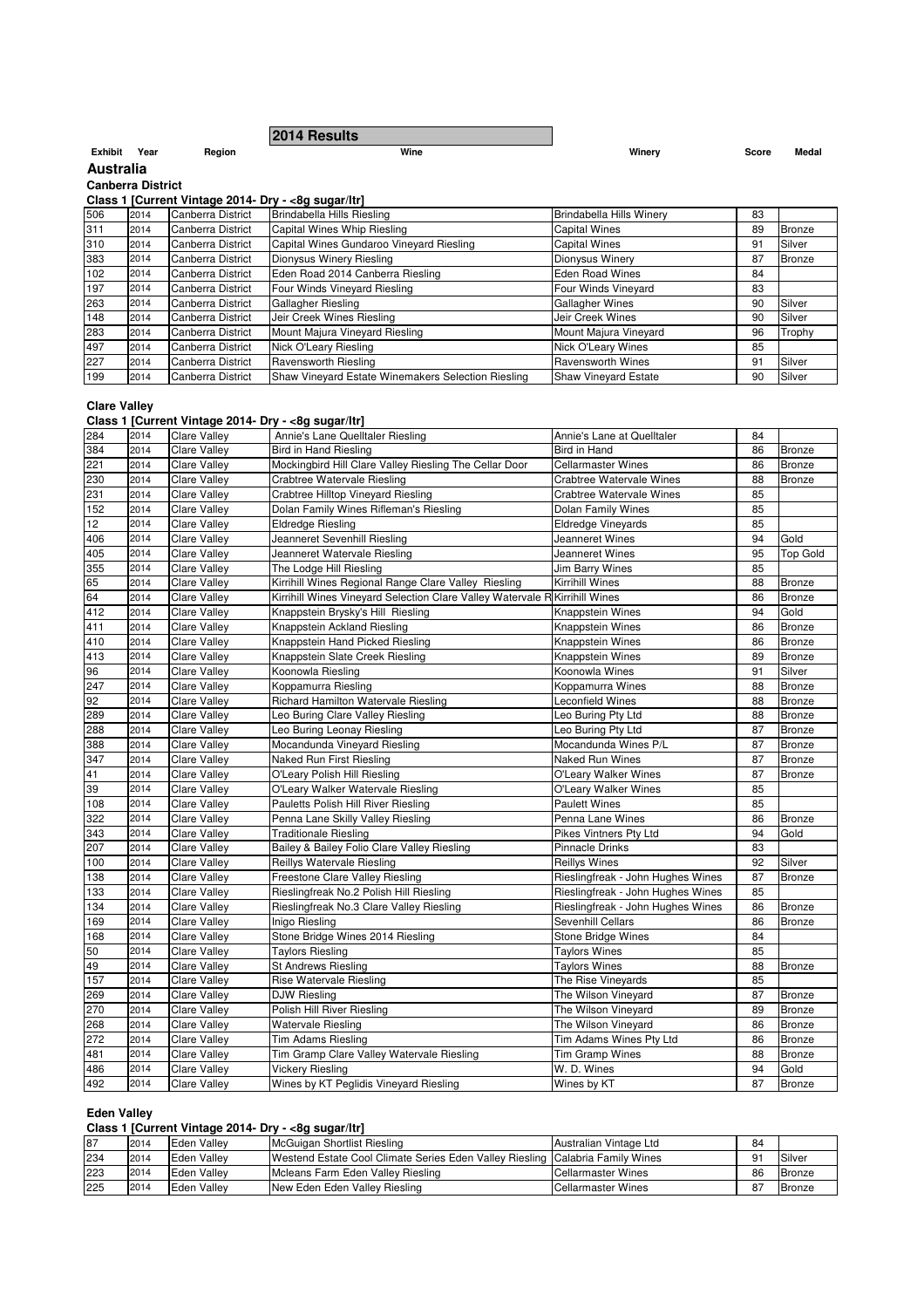| 320            | 2014 | <b>Eden Valley</b> | <b>Riesling Tessellation</b>                                             | Chaffey Bros. Wine Co.            | 88 | Bronze          |
|----------------|------|--------------------|--------------------------------------------------------------------------|-----------------------------------|----|-----------------|
| 321            | 2014 | <b>Eden Valley</b> | Not Your Grandma's Riesling                                              | Chaffey Bros, Wine Co.            | 85 |                 |
| 171            | 2014 | <b>Eden Vallev</b> | Enchanted Garden of Eden Vallev                                          | <b>Dandelion Vinevards</b>        | 85 |                 |
| 173            | 2014 | <b>Eden Valley</b> | Zeppelin Riesling                                                        | <b>Echelon Wine Partners</b>      | 79 |                 |
| 66             | 2014 | <b>Eden Valley</b> | Eden Hall 2014 Riesling                                                  | Eden Hall Wines                   | 89 | Bronze          |
| 154            | 2014 | <b>Eden Vallev</b> | Forbes & Forbes Single Vineyard Riesling                                 | Forbes Wine Company Pty Ltd       | 86 | <b>Bronze</b>   |
| 193            | 2014 | <b>Eden Vallev</b> | Gibson Eden Valley Riesling                                              | Gibson Wines                      | 86 | Bronze          |
| 80             | 2014 | <b>Eden Valley</b> | Grant Burge Wines "The Vigneron" Reserve Eden Valley R Grant Burge Wines |                                   | 86 | Bronze          |
| 79             | 2014 | <b>Eden Valley</b> | Grant Burge Wines Thorn Eden Valley Riesling                             | <b>Grant Burge Wines</b>          | 88 | <b>Bronze</b>   |
| 184            | 2014 | <b>Eden Vallev</b> | <b>Heggies Vineyard Riesling</b>                                         | Heggies Vineyard                  | 86 | Bronze          |
| 63             | 2014 | <b>Eden Valley</b> | Heirloom Vinevards Eden Valley Riesling 2014                             | <b>Heirloom Vinevards</b>         | 86 | Bronze          |
| 116            | 2014 | <b>Eden Vallev</b> | <b>Hentley Farm Riesling</b>                                             | <b>Hentley Farm</b>               | 86 | <b>Bronze</b>   |
| 392            | 2014 | <b>Eden Valley</b> | The Wombat General Handpicked Riesling                                   | Kellermeister Wines               | 88 | Bronze          |
| 18             | 2014 | McLaren Vale       | Loom Long Yarn                                                           | Loom Wine                         | 87 | Bronze          |
| 257            | 2014 | <b>Eden Valley</b> | bar-Eden EV Riesling                                                     | <b>Mcleans Farm</b>               | 86 | <b>Bronze</b>   |
| 341            | 2014 | <b>Eden Valley</b> | St Helga Eden Valley Riesling                                            | Orlando Wines                     | 84 |                 |
| 293            | 2014 | <b>Eden Valley</b> | Penfolds Bin 51 Eden Valley Riesling                                     | Penfolds Wines Pty Ltd            | 88 | Bronze          |
| $\overline{c}$ | 2014 | <b>Eden Valley</b> | Hill & Valley Riesling                                                   | Peter Lehmann Wines               | 95 | <b>Top Gold</b> |
| 180            | 2014 | <b>Eden Valley</b> | Pewsey Vale Riesling                                                     | Pewsey Vale Vineyard              | 89 | <b>Bronze</b>   |
| 208            | 2014 | <b>Eden Vallev</b> | Cat Amongst The Pidgeons Eden Valley Riesling                            | <b>Pinnacle Drinks</b>            | 88 | <b>Bronze</b>   |
| 135            | 2014 | <b>Eden Vallev</b> | Rieslingfreak No.4 Eden Valley Riesling                                  | Rieslingfreak - John Hughes Wines | 85 |                 |
| 354            | 2014 | <b>Eden Valley</b> | Rileys of Eden Valley 2014 "Family" Riesling                             | <b>Rileys of Eden Valley</b>      | 94 | Gold            |
| 296            | 2014 | <b>Eden Valley</b> | Saltram Mamre Eden Valley Riesling                                       | Saltram Wine Estate               | 86 | <b>Bronze</b>   |
| 351            | 2014 | <b>Eden Valley</b> | <b>Eden Valley Riesling</b>                                              | <b>St Hallett Wines</b>           | 88 | Bronze          |
| 309            | 2014 | <b>Eden Valley</b> | 2014 Eden Trail Riesling                                                 | <b>Thorn Clarke Wines</b>         | 85 |                 |
| 308            | 2014 | <b>Eden Valley</b> | 2014 Sandpiper Riesling                                                  | <b>Thorn Clarke Wines</b>         | 83 |                 |
| 485            | 2014 | <b>Eden Valley</b> | St Johns Road - Peace of Eden                                            | W. D. Wines                       | 87 | Bronze          |
| 436            | 2014 | <b>Eden Valley</b> | Z Eden Valley Riesling                                                   | Z Wines                           | 86 | Bronze          |

## **Great Southern**

#### **Class 1 [Current Vintage 2014- Dry - <8g sugar/ltr]**

| 123 | 2014 | <b>Great Southern</b> | 3 Drops 2014 Riesling                         | 3 Drops                        | 85 |               |
|-----|------|-----------------------|-----------------------------------------------|--------------------------------|----|---------------|
| 10  | 2014 | <b>Great Southern</b> | Alkoomi Riesling                              | Alkoomi Wines                  | 83 |               |
| 9   | 2014 | <b>Great Southern</b> | Alkoomi Frankland River Riesling              | Alkoomi Wines                  | 84 |               |
| 196 | 2014 | <b>Great Southern</b> | Magpie Hill Riesling                          | Duke's Vineyard                | 86 | <b>Bronze</b> |
| 75  | 2014 | <b>Great Southern</b> | Ferngrove Cossack                             | <b>Ferngrove Wines</b>         | 85 |               |
| 91  | 2014 | <b>Great Southern</b> | <b>Dryland Riesling</b>                       | <b>Galafrey Wines</b>          | 86 | <b>Bronze</b> |
| 139 | 2014 | <b>Great Southern</b> | Gilbert Mt Barker Riesling                    | <b>Gilbert Wines</b>           | 84 |               |
| 167 | 2014 | <b>Great Southern</b> | Howard Park Riesling                          | <b>Howard Park Wines</b>       | 85 |               |
| 166 | 2014 | <b>Great Southern</b> | Howard Park Porongurup Riesling               | <b>Howard Park Wines</b>       | 86 | Bronze        |
| 258 | 2014 | <b>Great Southern</b> | <b>Plantagenet Riesling</b>                   | <b>Plantagenet Wines</b>       | 85 |               |
| 72  | 2014 | <b>Great Southern</b> | Robert Oatley Signature Series Great Southern | <b>Robert Oatley Vineyards</b> | 84 |               |
| 276 | 2014 | <b>Great Southern</b> | Rockcliffe Single Site Riesling               | Rockcliffe Wine                | 86 | <b>Bronze</b> |
| 504 | 2014 | <b>Great Southern</b> | <b>Teardrop Riesling</b>                      | Snake and Herring              | 84 |               |
| 503 | 2014 | <b>Great Southern</b> | High and Dry Riesling                         | Snake and Herring              | 85 |               |
| 415 | 2014 | <b>Great Southern</b> | Trevelen Farm Riesling                        | <b>Trevelen Farm</b>           | 86 | Bronze        |
| 261 | 2014 | <b>Great Southern</b> | West Cape Howe Riesling                       | West Cape Howe Wines           | 88 | <b>Bronze</b> |

## **Orange**

## **Class 1 [Current Vintage 2014- Dry - <8g sugar/ltr]**

| 302 | 2014 | Orange | Brangayne of Orange Riesling         | Brangayne of Orange      | 83 |               |
|-----|------|--------|--------------------------------------|--------------------------|----|---------------|
| 183 | 2014 | Orange | Weemala Riesling                     | Logan Wines Pty Ltd      | 88 | <b>Bronze</b> |
| 61  | 2014 | Orange | Patina Riesling                      | Patina Wines             | 84 |               |
| 424 | 2014 | Orange | Tamburlaine Reserve Organic Riesling | <b>Tamburlaine Wines</b> | 82 |               |

#### **Porongurup**

#### **Class 1 [Current Vintage 2014- Dry - <8g sugar/ltr]**

| 99  | 2014     | Porongurup | Castelli Estate Riesling            | Castelli Estate         | 84  |               |
|-----|----------|------------|-------------------------------------|-------------------------|-----|---------------|
| 368 | 2014     | Porongurup | Mount Trio Riesling                 | Mount Trio Vinevard     | 87  | Bronze        |
| 74  | 2014     | Porongurup | Robert Oatlev Finisterre Porungurup | Robert Oatley Vinevards | -87 | <b>Bronze</b> |
|     | 318 2014 | Porongurup | Singlefile Porongurup Riesling      | Singlefile Wines        | 85  |               |

#### **Tasmania**

#### **Class 1 [Current Vintage 2014- Dry - <8g sugar/ltr]**

| 393 | 2014 | Tasmania | Devil's Corner Riesling          | Brown Brothers Milawa Vineyard | 89 | <b>Bronze</b> |
|-----|------|----------|----------------------------------|--------------------------------|----|---------------|
| 120 | 2014 | Tasmania | <b>Chartley Estate Riesling</b>  | <b>Chartley Estate</b>         | 90 | Silver        |
| 458 | 2014 | Tasmania | Coal Valley Vineyard Riesling    | Coal Valley Vineyard           | 85 |               |
| 399 | 2014 | Tasmania | Derwent Estate Riesling          | Derwent Estate Wines           | 82 |               |
| 287 | 2014 | Tasmania | <b>Heemskerk Riesling</b>        | <b>Heemskerk Wines</b>         | 88 | Bronze        |
| 206 | 2014 | Tasmania | 2014 Josef Chromy Wines Riesling | Josef Chromy Wines             | 83 |               |
| 290 | 2014 | Tasmania | Leo Buring Leopold Riesling      | Leo Buring Pty Ltd             | 87 | <b>Bronze</b> |
| 282 | 2014 | Tasmania | Moores Hill Riesling             | Moores Hill                    | 87 | Bronze        |
| 495 | 2014 | Tasmania | Pooley Wines Riesling            | Pooley Wines                   | 85 |               |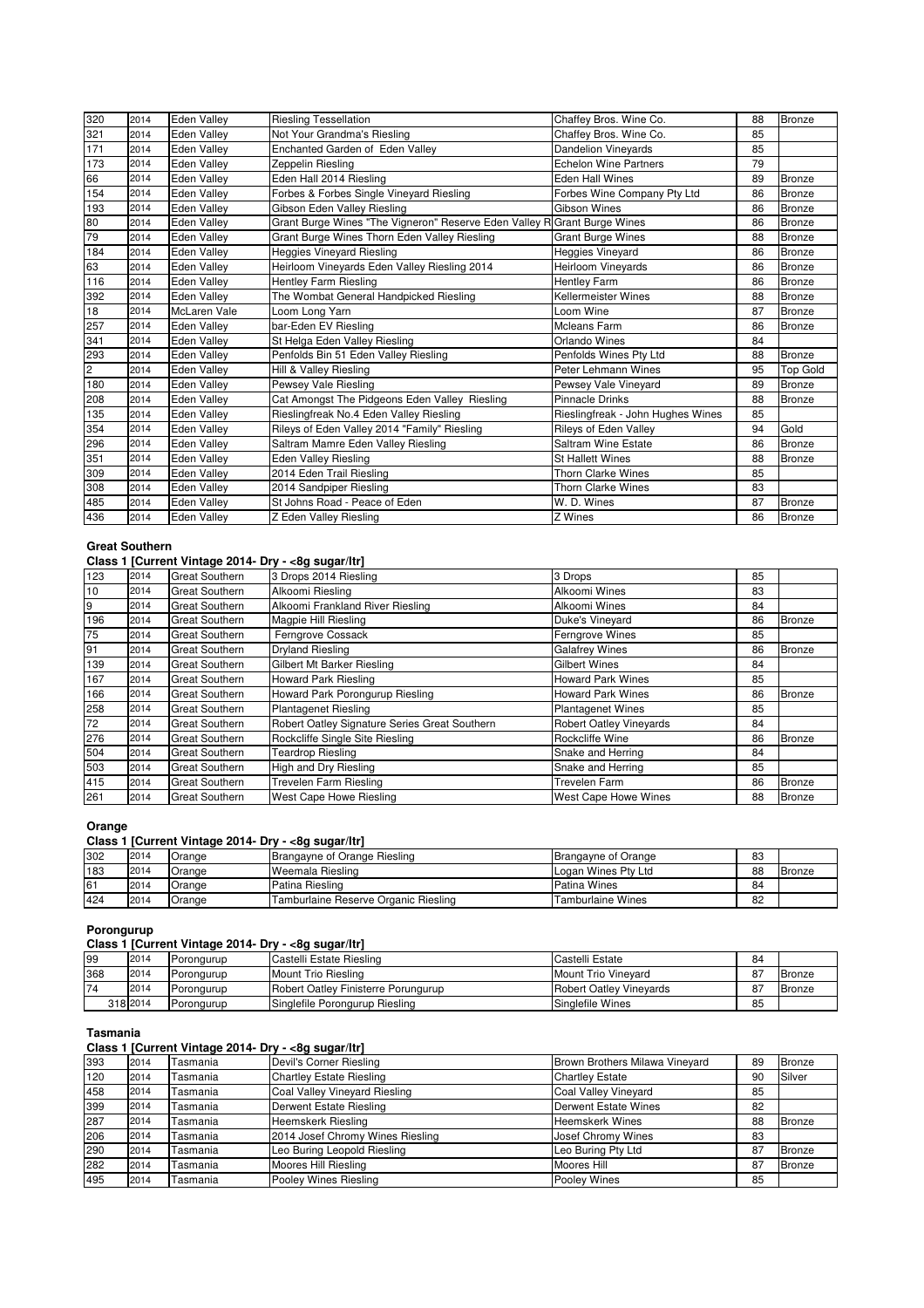| 398 | $\sim$<br>∪∠ו | asmania | dleduc<br><b>Hiesling</b><br>evard<br>$\frac{1}{n}$<br>ше | <br>--<br><b>Puddleduck</b><br>Vinevard | 88 | . UHAF |
|-----|---------------|---------|-----------------------------------------------------------|-----------------------------------------|----|--------|
|     |               |         |                                                           |                                         |    |        |

**Various**

#### **Class 1 [Current Vintage 2014- Dry - <8g sugar/ltr]**

| 500 | 2014 | Southern Highlands                  | Artemis 2014 Riesling                                   | <b>Artemis Wines</b>            | 86 | <b>Bronze</b> |
|-----|------|-------------------------------------|---------------------------------------------------------|---------------------------------|----|---------------|
| 281 | 2014 | <b>Margaret River</b>               | Ashbrook Estate Riesling                                | Ashbrook Estate                 | 88 | Bronze        |
| 285 | 2014 | Henty                               | Seppelt Drumborg Riesling                               | <b>B</b> Seppelt & Sons Limited | 86 | <b>Bronze</b> |
| 326 | 2014 | Pemberton                           | <b>Bellarmine Riesling Dry</b>                          | <b>Bellarmine Wines</b>         | 83 |               |
| 325 | 2014 | Penisulas                           | Boston Bay 2014 Riesling                                | <b>Boston Bay Wines</b>         | 85 |               |
| 224 | 2014 | Various                             | Dorrien Estate Bin 4 Riesling                           | <b>Cellarmaster Wines</b>       | 90 | Silver        |
| 202 | 2014 |                                     | Southern Highlands 2014 Cherry Tree Hill Riesling       | <b>Cherry Tree Hill Wines</b>   | 86 | <b>Bronze</b> |
| 32  | 2014 | Yarra Valley                        | Section A7 Yarra Valley Riesling                        | De Bortoli Wines                | 83 |               |
| 130 | 2014 | <b>Mount Gambier</b>                | Di Giorgio Family Wines 2014 Kongorong Riesling         | Di Giorgio Family Wines         | 87 | Bronze        |
| 377 | 2014 | Henty                               | D'SAS                                                   | Di Sciascio Family Wines        | 87 | Bronze        |
| 317 | 2014 | Geelong                             | Dinny Goonan Single Vineyard Riesling                   | Dinny Goonan Wines              | 86 | Bronze        |
| 432 | 2014 | Various                             | <b>Blue Mountains Reserve Riesling</b>                  | Dryridge Estate                 | 84 |               |
| 101 | 2014 | <b>Barossa</b>                      | Elderton High Altitude Riesling                         | <b>Elderton Wines</b>           | 88 | <b>Bronze</b> |
| 192 | 2014 | High Eden                           | Gatt High Eden Riesling                                 | <b>Gatt Wines</b>               | 86 | <b>Bronze</b> |
| 195 | 2014 |                                     | Strathbogie Ranges Hanging Rock Winery Tarzali Riesling | <b>Hanging Rock Winery</b>      | 84 |               |
| 106 | 2014 | Geelong                             | Jack Rabbit Vineyard Riesling                           | Jack Rabbit Vinevard            | 87 | <b>Bronze</b> |
| 331 | 2014 | Various                             | Jacob's Creek Riesling                                  | Jacob's Creek Wines             | 92 | Silver        |
| 211 | 2014 | <b>Adelaide Hills</b>               | Kersbrook Hill Riesling                                 | Kersbrook Hill Wines            | 83 |               |
| 93  | 2014 | Coonawarra                          | Leconfield Riesling                                     | Leconfield Wines                | 87 | <b>Bronze</b> |
| 279 | 2014 | <b>Adelaide Hills</b>               | Iron Knob Riesling                                      | Longview Vineyard               | 84 |               |
| 182 | 2014 | <b>Hilltops</b>                     | Moppity Vineyards Estate Riesling 2014                  | <b>Moppity Vineyards</b>        | 83 |               |
| 295 | 2014 | Various                             | Rawsons Retreat Riesling                                | <b>Rawsons Retreat</b>          | 85 |               |
| 27  | 2014 | Mudgee                              | Robert Stein Reserve Riesling                           | <b>Robert Stein Winery</b>      | 80 |               |
| 149 | 2014 | <b>Central Victoria</b>             | Tahbilk 2014 Riesling                                   | Tahbilk Pty Ltd                 | 83 |               |
| 477 | 2014 | Geographe                           | <b>Talisman Riesling</b>                                | <b>Talisman Wines</b>           | 85 |               |
| 5   | 2014 | Goulburn Valley                     | Tar & Roses Lewis Riesling                              | Tar & Roses                     | 85 |               |
| 304 | 2014 | Southern Highlands Tertini Riesling |                                                         | <b>Tertini Wines</b>            | 88 | <b>Bronze</b> |
| 454 | 2014 | <b>Adelaide Hills</b>               | <b>Wicks Estate Riesling</b>                            | <b>Wicks Estate</b>             | 86 | <b>Bronze</b> |

#### **Various**

#### **Class 2 [Current Vintage 2014- Semi Dry - 8-20grm sugar/ltr]**

| 163 | 2014 | Various               | Long Row Riesling                                | <b>Angove Family Winemakers</b>   | 85 |               |
|-----|------|-----------------------|--------------------------------------------------|-----------------------------------|----|---------------|
| 464 | 2014 | Upper Goulburn        | <b>Barwite Vineyards Riesling</b>                | <b>Barwite Vineyards</b>          | 86 | Bronze        |
| 264 | 2014 | Grampians             | Best's Great Western Riesling                    | Best's Wines Pty Ltd              | 87 | <b>Bronze</b> |
| 385 | 2014 | <b>Clare Valley</b>   | Bird in Hand Honeysuckle Riesling                | Bird in Hand                      | 95 | Gold          |
| 53  | 2014 | Orange                | Cargo Road Wines Riesling                        | Cargo Road Wines                  | 88 | <b>Bronze</b> |
| 459 | 2014 | Tasmania              | Coal Valley Vineyard TGR Riesling                | Coal Valley Vineyard              | 90 | Silver        |
| 433 | 2014 | Various               | "The Founder" Riesling                           | <b>Dryridge Estate</b>            | 86 | <b>Bronze</b> |
| 312 | 2014 | Tasmania              | Frogmore Creek Riesling                          | <b>Frogmore Creek Wines</b>       | 88 | <b>Bronze</b> |
| 353 | 2014 | Bendigo               | Harcourt Valley Vineyards Riesling               | <b>Harcourt Valley Vineyards</b>  | 80 |               |
| 291 | 2014 | <b>Eden Valley</b>    | Leo Buring Medium Sweet Riesling                 | Leo Buring Pty Ltd                | 88 | <b>Bronze</b> |
| 62  | 2014 | Orange                | Patina Scandalous Riesling                       | Patina Wines                      | 85 |               |
| 344 | 2014 | <b>Clare Valley</b>   | Hills & Valleys Riesling                         | Pikes Vintners Pty Ltd            | 94 | Gold          |
| 259 | 2014 | <b>Great Southern</b> | Juxtapose Off Dry Riesling                       | <b>Plantagenet Wines</b>          | 88 | <b>Bronze</b> |
| 136 | 2014 | <b>Clare Valley</b>   | Rieslingfreak No.5 Clare Valley Off Dry Riesling | Rieslingfreak - John Hughes Wines | 88 | <b>Bronze</b> |
| 28  | 2014 | Mudgee                | Robert Stein Riesling                            | <b>Robert Stein Winery</b>        | 87 | <b>Bronze</b> |
| 200 | 2014 | Canberra District     | Shaw Vineyard Estate Reserve Isabella Riesling   | <b>Shaw Vineyard Estate</b>       | 84 |               |
| 212 | 2014 | Canberra District     | 2014 Wallaroo Wines Riesling                     | <b>Wallaroo Wines</b>             | 86 | <b>Bronze</b> |

#### **Various**

#### **Class 3 [Current Vintage 2014- Sweet includes Botrytis and Eiswein]**

| 327 | 2014 | Pemberton             | <b>Bellarmine Riesling Half Dry</b>                  | <b>Bellarmine Wines</b>           | 85 |               |
|-----|------|-----------------------|------------------------------------------------------|-----------------------------------|----|---------------|
| 125 | 2014 | <b>Margaret River</b> | St Johns Wild Fermented Riesling                     | <b>Churchview Estate</b>          | 80 |               |
| 400 | 2014 | Tasmania              | Derwent Estate Late Harvest Riesling                 | Derwent Estate Wines              | 86 | Bronze        |
| 378 | 2014 | Henty                 | D'SAS RS50                                           | Di Sciascio Family Wines          | 86 | Bronze        |
| 8   | 2014 | <b>Mount Barker</b>   | Hay Shed Hill G40 Riesling                           | Hay Shed Hill Wines               | 88 | <b>Bronze</b> |
| 40  | 2014 | <b>Clare Valley</b>   | O'Leary Walker Cordon Cut Riesling                   | O'Leary Walker Wines              | 94 | Gold          |
| 468 | 2014 | Canberra District     | Pialligo Estate Riesling                             | <b>Pialligo Estate Winery</b>     | 85 |               |
| 345 | 2014 | <b>Clare Valley</b>   | Olga Emmie Riesling                                  | Pikes Vintners Pty Ltd            | 85 |               |
| 137 | 2014 | <b>Clare Valley</b>   | Rieslingfreak No.8 Schatzkammer Polish Hill Riesling | Rieslingfreak - John Hughes Wines | 86 | Bronze        |
| 319 | 2014 | <b>Mount Barker</b>   | Singlefile Mount Barker Riesling                     | Singlefile Wines                  | 88 | <b>Bronze</b> |
| 416 | 2014 | <b>Great Southern</b> | Trevelen Farm Katies Kiss Riesling                   | Trevelen Farm                     | 87 | <b>Bronze</b> |
| 229 | 2014 | Yarra Valley          | Yarrawood Tall tales 2014 Autumn Harvest Riesling    | <b>Yarrawood Estate</b>           | 86 | Bronze        |

#### **Canberra District**

## **Class 4 [Open Vintage 2012/13 - Dry - <8grm sugar/ltr]**

| ----- |      | .                 | .                              |                      |    |               |
|-------|------|-------------------|--------------------------------|----------------------|----|---------------|
| 375   | 2012 | Canberra District | Barton Estate Rilev's Riesling | <b>Barton Estate</b> | 88 | Bronze        |
| 161   | 2013 | Canberra District | Lake George Winery Riesling    | Lake George Winery   | 88 | <b>Bronze</b> |
| 160   | 2012 | Canberra District | Lake George Winery Riesling    | Lake George Winery   | 87 | <b>Bronze</b> |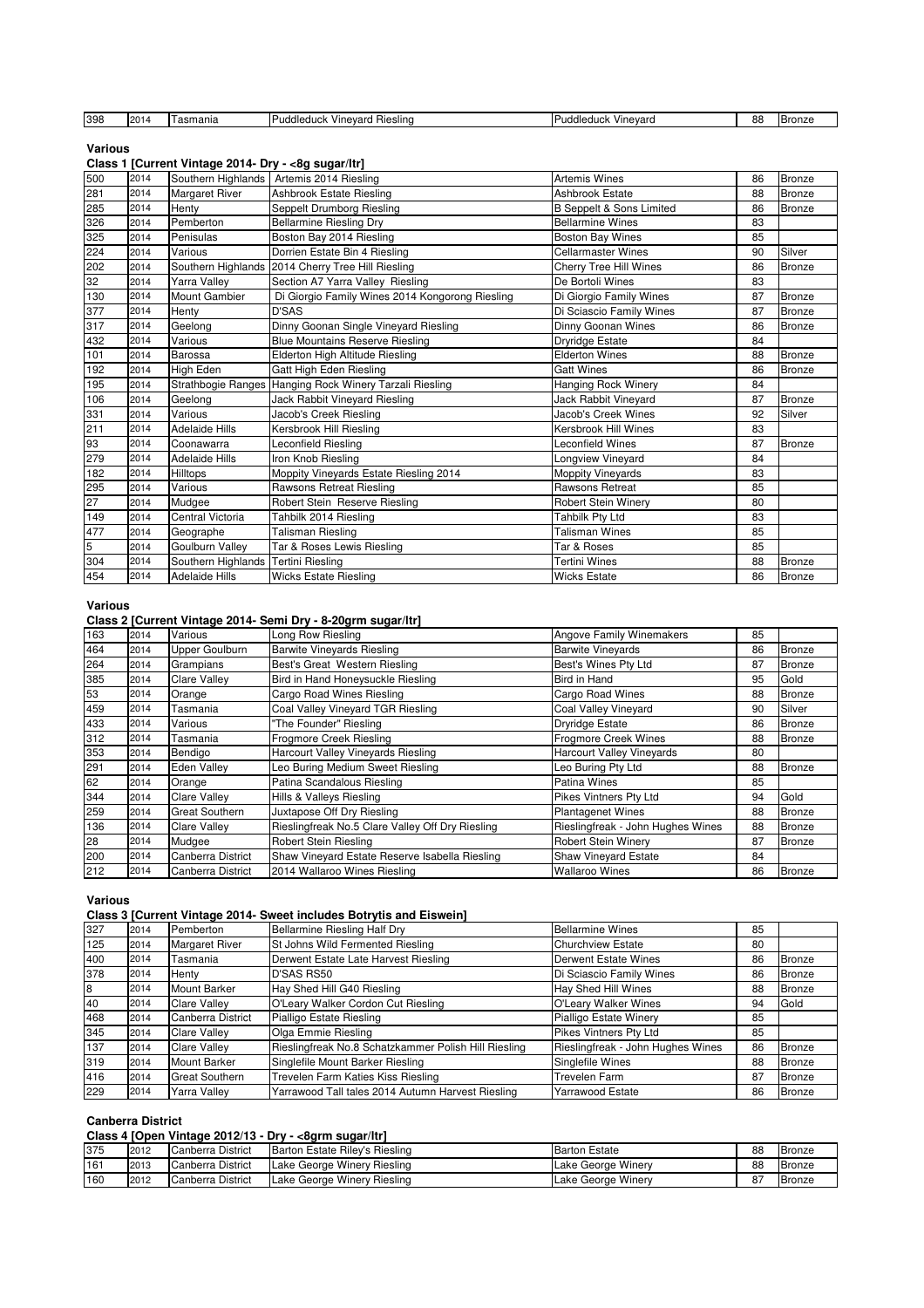| 499 | 2013 | Canberra District | Nick O'Leary White Rocks Riesling | Nick O'Leary Wines          | 0 <sub>7</sub> | <b>Bronze</b> |
|-----|------|-------------------|-----------------------------------|-----------------------------|----------------|---------------|
| 498 | 2013 | Canberra District | Nick O'Leary Riesling             | Nick O'Leary Wines          | 88             | Bronze        |
| 198 | 2013 | Canberra District | Shaw Vineyard Estate Riesling     | <b>Shaw Vineyard Estate</b> | 82             |               |

#### **Clare Valley**

#### **Class 4 [Open Vintage 2012/13 - Dry - <8grm sugar/ltr]**

| 460 | 2013 | <b>Clare Valley</b> | ArtWine Riesling                                  | ArtWine                     | 87 | <b>Bronze</b>   |
|-----|------|---------------------|---------------------------------------------------|-----------------------------|----|-----------------|
| 386 | 2013 | <b>Clare Valley</b> | <b>Bird in Hand Riesling</b>                      | Bird in Hand                | 88 | Bronze          |
| 414 | 2013 | <b>Clare Valley</b> | Catlin Dry Grown Riesling                         | <b>Catlin Wines</b>         | 94 | Gold            |
| 421 | 2013 | <b>Clare Valley</b> | Gotham Wines Clare Valley Riesling                | Gotham Wines                | 87 | Bronze          |
| 403 | 2013 | <b>Clare Valley</b> | Jeanneret Big Fine Girl Riesling                  | Jeanneret Wines             | 85 |                 |
| 404 | 2013 | <b>Clare Valley</b> | Jeanneret Watervale Riesling                      | Jeanneret Wines             | 83 |                 |
| 356 | 2013 | <b>Clare Valley</b> | The Florita                                       | Jim Barry Wines             | 87 | Bronze          |
| 428 | 2012 | <b>Clare Valley</b> | Mintaro Wines Riesling                            | Mintaro Wines               | 90 | Silver          |
| 427 | 2013 | <b>Clare Valley</b> | Mintaro Wines Riesling                            | <b>Mintaro Wines</b>        | 85 |                 |
| 389 | 2013 | <b>Clare Valley</b> | Mocandunda Vineyard Stoney Ridge Riesling         | Mocandunda Wines P/L        | 83 |                 |
| 37  | 2013 | <b>Clare Valley</b> | Mr Riggs Watervale Riesling                       | Mr Riggs Wine Company       | 85 |                 |
| 348 | 2012 | <b>Clare Valley</b> | Place in Time Riesling                            | <b>Naked Run Wines</b>      | 94 | Gold            |
| 43  | 2013 | <b>Clare Valley</b> | O'Leary Walker Watervale Riesling                 | O'Leary Walker Wines        | 87 | Bronze          |
| 21  | 2012 | <b>Clare Valley</b> | Petaluma Hanlin Hill Clare Valley Riesling        | Petaluma Wines              | 89 | Bronze          |
| 315 | 2013 | <b>Clare Valley</b> | Red Robin Riesling                                | <b>Rhythm Stick Wines</b>   | 90 | Silver          |
| 328 | 2012 | <b>Clare Valley</b> | Richmond Grove Limited Release Watervale Riesling | <b>Richmond Grove Wines</b> | 89 | <b>Bronze</b>   |
| 329 | 2013 | <b>Clare Valley</b> | Richmond Grove Limited Release Watervale Riesling | <b>Richmond Grove Wines</b> | 95 | <b>Top Gold</b> |
| 176 | 2012 | <b>Clare Valley</b> | Shut the Gate Polish Hill River Riesling          | Shut the Gate Wines         | 85 |                 |
| 271 | 2013 | <b>Clare Valley</b> | Polish Hill River Riesling                        | The Wilson Vineyard         | 92 | Silver          |
| 56  | 2012 | <b>Clare Valley</b> | Society Premium Selection Clare Valley Riesling   | The Wine Society            | 88 | Bronze          |
| 273 | 2013 | <b>Clare Valley</b> | Tim Adams Riesling                                | Tim Adams Wines Pty Ltd     | 94 | Gold            |
| 493 | 2013 | <b>Clare Valley</b> | Wines by KT Churinga Vineyard Riesling            | Wines by KT                 | 85 |                 |
| 301 | 2012 | <b>Clare Valley</b> | Wolf Blass White Label Polish Hill River Riesling | Wolf Blass Wines Pty Ltd    | 87 | <b>Bronze</b>   |
|     |      |                     |                                                   |                             |    |                 |

#### **Eden Valley**

#### **Class 4 [Open Vintage 2012/13 - Dry - <8grm sugar/ltr]**

| 86  | 2013 | Eden Vallev         | McGuigan Shortlist Riesling                                              | Australian Vintage Ltd      | 87 | <b>Bronze</b> |
|-----|------|---------------------|--------------------------------------------------------------------------|-----------------------------|----|---------------|
| 44  | 2013 | <b>Eden Valley</b>  | Bethany 2013 Eden Valley Riesling                                        | <b>Bethany Wines</b>        | 85 |               |
| 45  | 2012 | <b>Eden Valley</b>  | Bethany 2012 Eden Valley Reserve Riesling                                | <b>Bethany Wines</b>        | 86 | <b>Bronze</b> |
| 46  | 2013 | <b>Eden Vallev</b>  | Bethany 2013 Eden Valley Reserve Riesling                                | <b>Bethany Wines</b>        | 85 |               |
| 34  | 2013 | <b>Eden Valley</b>  | 2013 david Franz Eden Valley Riesling                                    | David Franz Wines           | 84 |               |
| 67  | 2012 | <b>Eden Valley</b>  | Eden Hall 2012 Riesling                                                  | Eden Hall Wines             | 88 | Bronze        |
| 68  | 2013 | <b>Eden Vallev</b>  | Eden Hall 2013 Riesling                                                  | <b>Eden Hall Wines</b>      | 87 | Bronze        |
| 155 | 2013 | <b>Eden Valley</b>  | Forbes & Forbes Single Vineyard Riesling                                 | Forbes Wine Company Pty Ltd | 85 |               |
| 420 | 2013 | <b>Eden Valley</b>  | Gomersal Wines Premium Eden Valley Riesling                              | <b>Gomersal Wines</b>       | 85 |               |
| 51  | 2013 | <b>Eden Valley</b>  | Hartz Barn Wines Eden Valley General store Reserve Ries Hartz Barn Wines |                             | 85 |               |
| 333 | 2013 | <b>Eden Vallev</b>  | Jacob's Creek Steingarten Riesling                                       | Jacob's Creek Wines         | 87 | Bronze        |
| 334 | 2012 | <b>Eden Valley</b>  | Jacob's Creek Steingarten Riesling                                       | Jacob's Creek Wines         | 94 | Gold          |
| 292 | 2013 | <b>Eden Valley</b>  | Leo Buring Eden Valley Riesling                                          | Leo Buring Pty Ltd          | 87 | <b>Bronze</b> |
| 19  | 2013 | <b>McLaren Vale</b> | Loom SV                                                                  | Loom Wine                   | 86 | <b>Bronze</b> |
| 253 | 2013 | <b>Eden Valley</b>  | Mayhem & Co. Hipster Riesling                                            | Mayhem & Co.                | 85 |               |
| 342 | 2013 | <b>Eden Valley</b>  | St Helga Eden Valley Riesling                                            | Orlando Wines               | 90 | Silver        |
| 294 | 2013 | <b>Eden Valley</b>  | Penfolds Wines Bin 51 Eden Valley Riesling                               | Penfolds Wines Pty Ltd      | 86 | Bronze        |
| 297 | 2013 | <b>Eden Valley</b>  | Saltram Mamre Eden Valley Riesling                                       | Saltram Wine Estate         | 89 | <b>Bronze</b> |
| 82  | 2013 | <b>Eden Valley</b>  | 2013 Eliza's Riesling                                                    | Springton Hills Wines       | 85 |               |
| 298 | 2012 | <b>Eden Valley</b>  | Wolf Blass Gold Label Riesling                                           | Wolf Blass Wines Pty Ltd    | 88 | <b>Bronze</b> |
| 299 | 2013 | <b>Eden Valley</b>  | Wolf Blass Gold Label Riesling                                           | Wolf Blass Wines Pty Ltd    | 87 | Bronze        |
| 300 | 2013 | <b>Eden Valley</b>  | Wolf Blass White Label Eden Valley Riesling                              | Wolf Blass Wines Pty Ltd    | 86 | <b>Bronze</b> |

#### **Great Southern**

# **Class 4 [Open Vintage 2012/13 - Dry - <8grm sugar/ltr]**

| 124 | 2013 | <b>Great Southern</b> | 3 Drops 2013 Riesling                         | 3 Drops                        | 86 | <b>Bronze</b> |
|-----|------|-----------------------|-----------------------------------------------|--------------------------------|----|---------------|
| 382 | 2013 | <b>Great Southern</b> | Abbey Creek Riesling                          | Abbey Creek Vineyard           | 91 | Silver        |
| 11  | 2013 | <b>Great Southern</b> | Alkoomi Frankland River Riesling              | Alkoomi Wines                  | 82 |               |
| 76  | 2013 | <b>Great Southern</b> | Ferngrove Cossack                             | <b>Ferngrove Wines</b>         | 86 | <b>Bronze</b> |
| 165 | 2013 | <b>Great Southern</b> | <b>Howard Park Riesling</b>                   | <b>Howard Park Wines</b>       | 94 | Gold          |
| 73  | 2013 | Porongurup            | Robert Oatley Finisterre Porungurup           | <b>Robert Oatley Vineyards</b> | 88 | <b>Bronze</b> |
| 71  | 2013 | <b>Great Southern</b> | Robert Oatley Signature Series Great Southern | <b>Robert Oatley Vineyards</b> | 87 | <b>Bronze</b> |
| 277 | 2013 | <b>Great Southern</b> | Rockcliffe Single Site Riesling               | Rockcliffe Wine                | 90 | Silver        |
| 417 | 2013 | <b>Great Southern</b> | Trevelen Farm Riesling                        | <b>Trevelen Farm</b>           | 87 | <b>Bronze</b> |

#### **Mount Barker**

## **Class 4 [Open Vintage 2012/13 - Dry - <8grm sugar/ltr]**

| 126 | 2013 | Mount Barker        | 2013 Capel Vale Regional Series Mount Barker Riesling | Capel Vale Wines        | 89 | Bronze |
|-----|------|---------------------|-------------------------------------------------------|-------------------------|----|--------|
| 16  | 2013 | <b>Mount Barker</b> | Kerrigan and Berry Riesling                           | Kerrigan and Berry      | 85 |        |
| 128 | 2013 | Mount Barker        | Roustabout Owners Range Mount Barker Riesling         | Roustabout Wines        | 84 |        |
| 127 | 2012 | <b>Mount Barker</b> | Roustabout Overseers Range Mount Barker Riesling      | <b>Roustabout Wines</b> | 83 |        |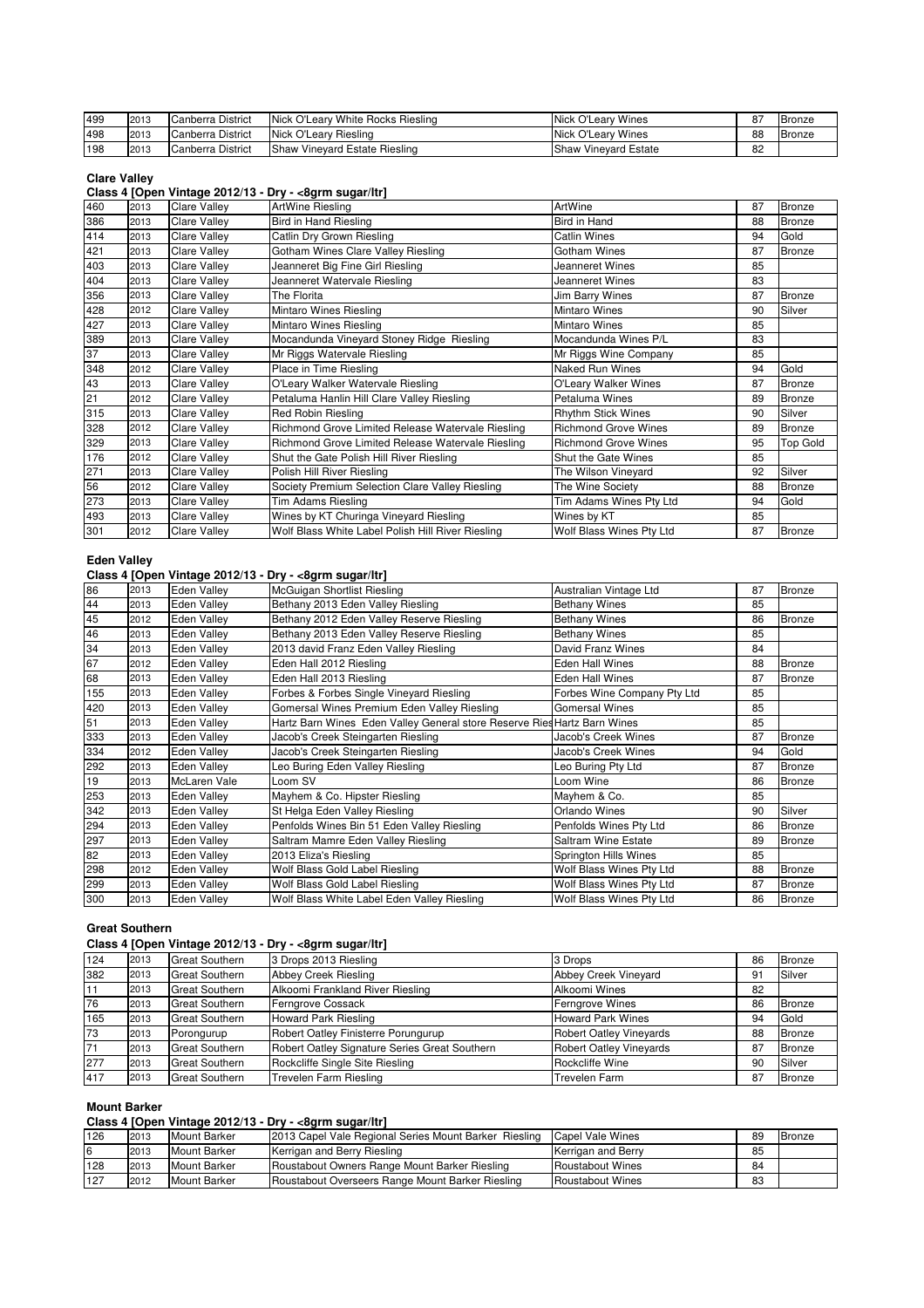| ᢇ | 1001<br>$\angle$ | . .<br>unt Barker<br><b>IMOL</b> | Hieslina<br>eardron | Herrina<br>inake<br>ano | ×Δ |  |
|---|------------------|----------------------------------|---------------------|-------------------------|----|--|
|   |                  |                                  |                     |                         |    |  |

#### Southern Highlands

Class 4 [Open Vintage 2012/13 - Dry - <8grm sugar/ltr]

| 47  | 2013 | Southern Highlands Artemis Riesling |                                                         | <b>Artemis Wines</b>   | 84 |        |
|-----|------|-------------------------------------|---------------------------------------------------------|------------------------|----|--------|
| 203 | 2012 |                                     | Southern Highlands 2012 Cherry Tree Hill Wines Riesling | Cherry Tree Hill Wines | 87 | Bronze |
| 306 | 2013 | Southern Highlands Tertini Riesling |                                                         | Tertini Wines          | 90 | Silver |
| 305 | 2013 |                                     | Southern Highlands Tertini PCC Riesling                 | Tertini Wines          | 92 | Silver |

#### **Tasmania**

**Class 4 [Open Vintage 2012/13 - Dry - <8grm sugar/ltr]**

| 480 | 2012 | Tasmania | <b>Brook Eden Riesling</b>             | <b>Brook Eden Vineyard</b>     | 87 | <b>Bronze</b> |
|-----|------|----------|----------------------------------------|--------------------------------|----|---------------|
| 394 | 2013 | Tasmania | Tamar Ridge Riesling                   | Brown Brothers Milawa Vineyard | 88 | <b>Bronze</b> |
| 226 | 2013 | Tasmania | Riversdale Cygnus Tasmania Riesling    | <b>Cellarmaster Wines</b>      | 86 | <b>Bronze</b> |
| 119 | 2013 | Tasmania | <b>Chartley Estate Riesling</b>        | <b>Chartley Estate</b>         | 85 |               |
| 122 | 2012 | Tasmania | <b>Chartley Estate Riesling</b>        | <b>Chartley Estate</b>         | 87 | <b>Bronze</b> |
| 482 | 2013 | Tasmania | Goaty Hill 2013 Riesling               | Goaty Hill Wines               | 86 | <b>Bronze</b> |
| 158 | 2013 | Tasmania | Moorilla Muse Riesling                 | Moorilla Estate                | 85 |               |
| 179 | 2013 | Tasmania | Pipers Brook Vineyard Riesling         | Pipers Brook Vineyard          | 83 |               |
| 26  | 2013 | Tasmania | Richard Meyman Wines "Waseca" Riesling | <b>Richard Meyman Wines</b>    | 86 | <b>Bronze</b> |
| 350 | 2013 | Tasmania | <b>Sharmans Riesling</b>               | <b>Sharmans Wines</b>          | 84 |               |
| 132 | 2013 | Tasmania | Three Wishes Vineyard Riesling 2013    | Three Wishes Vineyard          | 85 |               |
| 409 | 2013 | Tasmania | <b>Waterton Riesling</b>               | <b>Waterton Vinevards</b>      | 91 | Silver        |
| 408 | 2012 | Tasmania | <b>Waterton Riesling</b>               | <b>Waterton Vinevards</b>      | 96 | Trophy        |

**Various**

#### **Class 4 [Open Vintage 2012/13 - Dry - <8grm sugar/ltr]**

|                         |      |                                      | $\frac{1}{2}$                                   |                                 |    |               |
|-------------------------|------|--------------------------------------|-------------------------------------------------|---------------------------------|----|---------------|
| 465                     | 2013 | Upper Goulburn                       | Barwite Vineyards Friday's Child Riesling       | <b>Barwite Vineyards</b>        | 87 | <b>Bronze</b> |
| 303                     | 2012 | Coonawarra                           | <b>Blok Estate Coonawarra Riesling</b>          | <b>Blok Estate Coonawarra</b>   | 82 |               |
| 194                     | 2013 | Strathbogie Ranges Dalzotto Riesling |                                                 | <b>Dalzotto Wines</b>           | 86 | Bronze        |
| 131                     | 2013 | <b>Mount Gambier</b>                 | Di Giorgio Family Wines 2013 Kongorong Riesling | Di Giorgio Family Wines         | 83 |               |
| 379                     | 2013 | Henty                                | <b>D'SAS</b>                                    | Di Sciascio Family Wines        | 91 | Silver        |
| 484                     | 2013 | Various                              | <b>Flyfaire Riesling</b>                        | <b>Flyfaire Wines</b>           | 83 |               |
| 95                      | 2013 |                                      | Strathbogie Ranges Stone Dwellers Riesling      | <b>Fowles Wine</b>              | 90 | Silver        |
| 191                     | 2013 | High Eden                            | Gatt High Eden Riesling                         | <b>Gatt Wines</b>               | 86 | Bronze        |
| 508                     | 2013 | Macedon Ranges                       | <b>TOR Riesling</b>                             | <b>Granite Hills</b>            | 84 |               |
| 507                     | 2013 | <b>Macedon Ranges</b>                | <b>Granite Hills Riesling</b>                   | <b>Granite Hills</b>            | 89 | Bronze        |
| 205                     | 2013 | Various                              | Halfmoon Riesling                               | <b>Halfmoon Wines</b>           | 83 |               |
| 366                     | 2013 | Orange                               | <b>Highland Heritage Estate Riesling</b>        | <b>Highland Heritage Estate</b> | 86 | Bronze        |
| 107                     | 2013 | Geelong                              | <b>JRV Riesling</b>                             | Jack Rabbit Vineyard            | 86 | Bronze        |
| 336                     | 2012 | Barossa                              | Jacob's Creek Reserve Barossa Riesling          | Jacob's Creek Wines             | 90 | Silver        |
| 335                     | 2013 | Barossa                              | Jacob's Creek Reserve Barossa Riesling          | Jacob's Creek Wines             | 88 | <b>Bronze</b> |
| 332                     | 2013 | Various                              | Jacob's Creek Riesling                          | Jacob's Creek Wines             | 88 | <b>Bronze</b> |
| 210                     | 2013 | <b>Adelaide Hills</b>                | Kersbrook Hill Riesling                         | Kersbrook Hill Wines            | 83 |               |
| 129                     | 2013 | Mount Gambier                        | Sofiels Gift                                    | Koonara Wines                   | 84 |               |
| 419                     | 2013 | King Valley                          | <b>Merkel Wines Riesling</b>                    | <b>Merkel Wines</b>             | 80 |               |
| 323                     | 2012 | Grampians                            | Cliff Edge Riesling                             | Mount Langi Ghiran              | 87 | Bronze        |
| 38                      | 2013 | <b>Adelaide Hills</b>                | Mr Riggs Eine Riese Riesling                    | Mr Riggs Wine Company           | 88 | <b>Bronze</b> |
| 78                      | 2013 | Wrattonbully                         | Patrick of Coonawarra Estate Riesling           | Patrick of Coonawarra           | 86 | Bronze        |
| 29                      | 2013 | Mudgee                               | Robert Stein ReserveRiesling                    | Robert Stein Winery             | 84 |               |
| 466                     | 2013 | Upper Goulburn                       | Ros Ritchie Riesling                            | <b>Ros Ritchie Wines</b>        | 85 |               |
| 150                     | 2013 | Central Victoria                     | Tahbilk 2013 Riesling                           | Tahbilk Pty Ltd                 | 85 |               |
| 423                     | 2013 | Orange                               | Tamburlaine Reserve Organic Riesling            | <b>Tamburlaine Wines</b>        | 84 |               |
| $\overline{\mathbf{4}}$ | 2013 | Goulburn Valley                      | Tar & Roses Lewis Riesling                      | Tar & Roses                     | 85 |               |
| 55                      | 2012 | Henty                                | Society Director's Selection Riesling           | The Wine Society                | 86 | Bronze        |
|                         |      |                                      |                                                 |                                 |    |               |

# **Various**

## **Class 5 [Open Vintage 2012/13 - Semi Dry - 8-20grm sugar/ltr]**

| 286 | 2013 | Grampians    | Seppelt Great Western Vineyard Riesling      | B Seppelt & Sons Limited   | 90 | Silver        |
|-----|------|--------------|----------------------------------------------|----------------------------|----|---------------|
| 265 | 2013 | Grampians    | Best's Great Western Foudre Ferment Riesling | Best's Wines Pty Ltd       | 87 | <b>Bronze</b> |
| 118 | 2012 | Tasmania     | Bream Creek Vineyard Riesling                | Bream Creek Vinevard       | 92 | Silver        |
| 244 | 2013 | McLaren Vale | d'Arenberg The Dry Dam Riesling              | d'Arenberg                 | 86 | <b>Bronze</b> |
| 505 | 2013 | Tasmania     | Kate Hill Wines Riesling                     | Kate Hill Wines            | 86 | <b>Bronze</b> |
| 25  | 2013 | Grampians    | Montara Grampians Riesling                   | <b>Montara Wines</b>       | 87 | <b>Bronze</b> |
| 30  | 2013 | Mudgee       | Robert Stein Half Dry Riesling               | <b>Robert Stein Winery</b> | 86 | <b>Bronze</b> |

#### **Tasmania**

#### **Class 6 [Open Vintage 2012/13 - Sweet includes Botrytis and Eiswein]**

| 396 | 2013 | Tasmania | Tamar Ridge Botrytis Riesling | <b>Brown Brothers Milawa Vinevard</b> | 90           | Silver        |
|-----|------|----------|-------------------------------|---------------------------------------|--------------|---------------|
| 395 | 2012 | Tasmania | Tamar Ridge Botrytis Riesling | <b>Brown Brothers Milawa Vinevard</b> | 90           | Silver        |
| 313 | 2013 | Tasmania | Frogmore Creek FGR Riesling   | <b>Frogmore Creek Wines</b>           | 88           | Bronze        |
| 314 | 2013 | Tasmania | Frogmore Creek Iced Riesling  | Froamore Creek Wines                  | $\circ$<br>Ö | <b>Bronze</b> |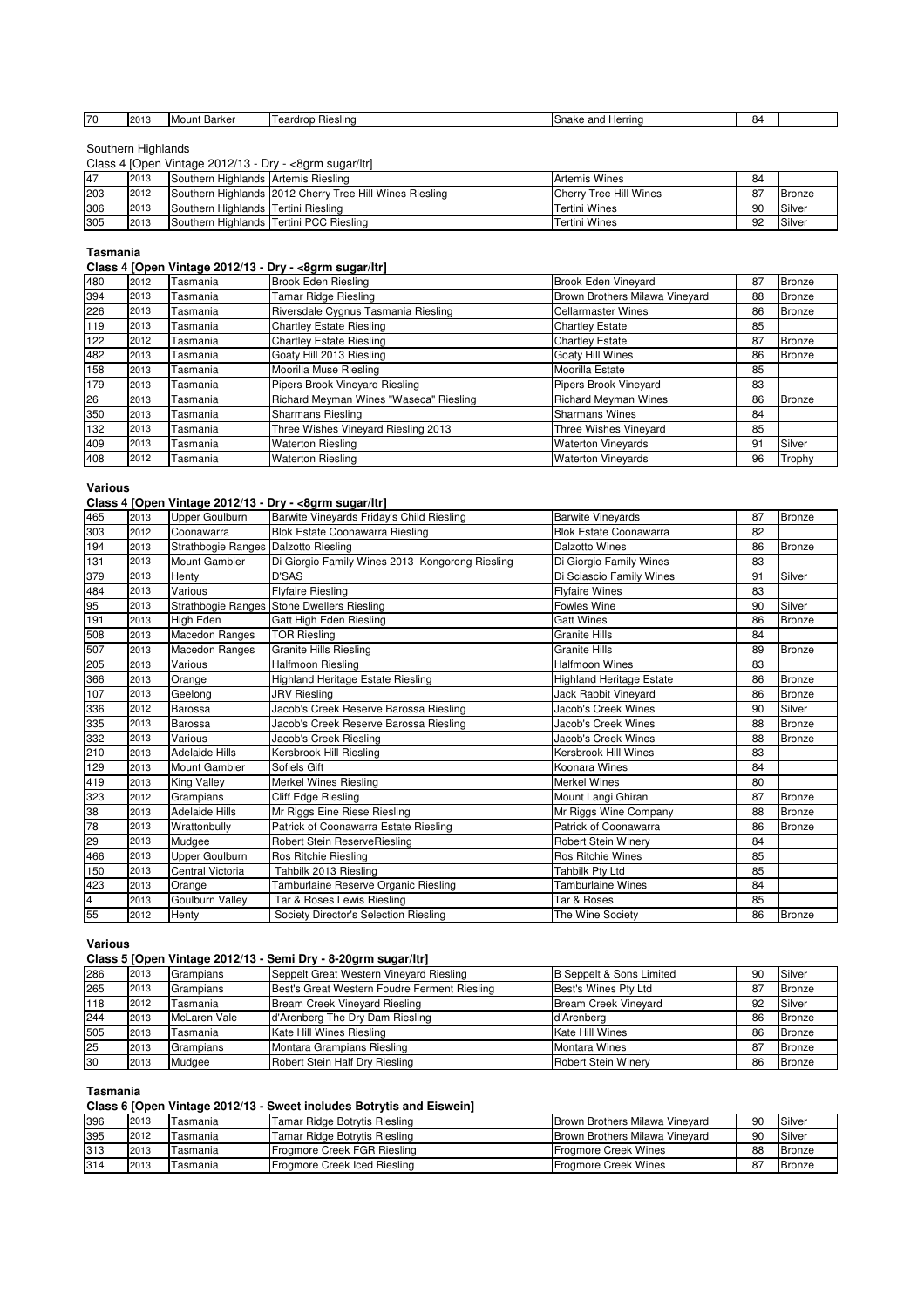## **Various**

## **Class 6 [Open Vintage 2012/13 - Sweet includes Botrytis and Eiswein]**

| 175 | 2013 | Tumbarumba            | Barwang Granite Track Riesling                      | <b>Barwang Estate</b>           | 84 |               |
|-----|------|-----------------------|-----------------------------------------------------|---------------------------------|----|---------------|
| 509 | 2012 | <b>Macedon Ranges</b> | Granite Hills Late Harvest Riesling                 | <b>Granite Hills</b>            | 87 | Bronze        |
| 185 | 2012 | Eden Vallev           | Heggies Botrytis Riesling                           | <b>Heggies Vineyard</b>         | 96 | Trophy        |
| 367 | 2012 | Orange                | Highland Heritage Estate Nikki D                    | <b>Highland Heritage Estate</b> | 82 |               |
| 280 | 2013 |                       | Epitome Late Harves 2013 Longview Vineyard Riesling | Longview Vineyard               | 85 |               |
| 307 | 2013 |                       | Southern Highlands Tertini Semi-Dry Riesling        | Tertini Wines                   | 87 | <b>Bronze</b> |

#### **Clare Valley**

#### **Class 7 [Museum Class Vintage 2011 and Prior - Dry - <8grm sugar/ltr]**

| 13  | 2010 | <b>Clare Valley</b> | <b>Eldredge Riesling</b>                          | <b>Eldredge Vineyards</b>   | 88 | <b>Bronze</b>   |
|-----|------|---------------------|---------------------------------------------------|-----------------------------|----|-----------------|
| 407 | 2009 | <b>Clare Vallev</b> | Jeanneret Doozie Riesling                         | Jeanneret Wines             | 90 | Silver          |
| 357 | 2004 | Clare Valley        | The Florita                                       | <b>Jim Barry Wines</b>      | 94 | Gold            |
| 97  | 2006 | <b>Clare Valley</b> | Koonowla Riesling                                 | Koonowla Wines              | 94 | Gold            |
| 430 | 2008 | <b>Clare Valley</b> | Mintaro Wines Riesling                            | <b>Mintaro Wines</b>        | 86 | <b>Bronze</b>   |
| 429 | 2009 | <b>Clare Valley</b> | Mintaro Wines Riesling                            | <b>Mintaro Wines</b>        | 94 | Gold            |
| 349 | 2010 | <b>Clare Valley</b> | Place in Time Riesling                            | Naked Run Wines             | 89 | <b>Bronze</b>   |
| 42  | 2008 | Clare Valley        | O'Leary Walker Polish Hill Riesling               | O'Leary Walker Wines        | 91 | Silver          |
| 109 | 2009 | <b>Clare Valley</b> | Pauletts Polish Hill River Aged Release Riesling  | <b>Paulett Wines</b>        | 94 | Gold            |
| 22  | 2004 | <b>Clare Valley</b> | Petaluma Hanlin Hill Clare Valley Riesling        | Petaluma Wines              | 91 | Silver          |
| 346 | 2009 | <b>Clare Valley</b> | <b>Traditionale Riesling</b>                      | Pikes Vintners Pty Ltd      | 85 |                 |
| 316 | 2010 | <b>Clare Valley</b> | Red Robin Reserve Riesling                        | <b>Rhythm Stick Wines</b>   | 86 | <b>Bronze</b>   |
| 330 | 2008 | <b>Clare Valley</b> | Richmond Grove Limited Release Watervale Riesling | <b>Richmond Grove Wines</b> | 95 | <b>Top Gold</b> |
| 170 | 2010 | <b>Clare Valley</b> | St Aloysius Riesling                              | Sevenhill Cellars           | 85 |                 |
| 275 | 2008 | <b>Clare Valley</b> | Tim Adams Reserve Riesling                        | Tim Adams Wines Pty Ltd     | 88 | <b>Bronze</b>   |

#### **Eden Valley**

#### **Class 7 [Museum Class Vintage 2011 and Prior - Dry - <8grm sugar/ltr]**

| 85  | 2010 | <b>Eden Valley</b> | McGuigan Shortlist Riesling                                              | Australian Vintage Ltd       | 86 | Bronze        |
|-----|------|--------------------|--------------------------------------------------------------------------|------------------------------|----|---------------|
| 84  | 2007 | <b>Eden Vallev</b> | McGuigan Shortlist Riesling                                              | Australian Vintage Ltd       | 86 | <b>Bronze</b> |
| 35  | 2008 | <b>Eden Valley</b> | 2008 david Franz Cellar Release Eden Valley Riesling                     | David Franz Wines            | 88 | Bronze        |
| 174 | 2009 | <b>Eden Valley</b> | Zeppelin Riesling                                                        | <b>Echelon Wine Partners</b> | 86 | Bronze        |
| 69  | 2011 | <b>Eden Vallev</b> | Eden Hall 2011 Riesling                                                  | <b>Eden Hall Wines</b>       | 90 | Silver        |
| 156 | 2009 | Eden Vallev        | Forbes & Forbes Single Vineyard Riesling                                 | Forbes Wine Company Pty Ltd  | 86 | <b>Bronze</b> |
| 502 | 2008 | Eden Vallev        | Gomersal Wines Eden Valley Riesling                                      | <b>Gomersal Wines</b>        | 85 |               |
| 501 | 2007 | <b>Eden Vallev</b> | Gomersal Wines Eden Valley Riesling                                      | <b>Gomersal Wines</b>        | 86 | <b>Bronze</b> |
| 81  | 2010 | <b>Eden Vallev</b> | Grant Burge Wines "The Vigneron" Reserve Eden Valley R Grant Burge Wines |                              | 87 | Bronze        |
| 52  | 2004 | Eden Valley        | Hartz Barn Wines Eden Valley General StoreRiesling                       | Hartz Barn Wines             | 94 | Gold          |
| 172 | 2005 | <b>Eden Valley</b> | McWilliams Eden Valley Riesling                                          | McWilliams Wines             | 91 | Silver        |
|     | 2009 | Eden Vallev        | Wigan Riesling                                                           | Peter Lehmann Wines          | 92 | Silver        |
| 181 | 2009 | Eden Vallev        | Pewsey Vale The Contours Riesling                                        | Pewsey Vale Vineyard         | 90 | Silver        |
| 352 | 2009 | <b>Eden Valley</b> | Eden Valley Riesling                                                     | <b>St Hallett Wines</b>      | 91 | Silver        |

#### **Great Southern**

## **Class 7 [Museum Class Vintage 2011 and Prior - Dry - <8grm sugar/ltr]**

| 164 | 2009    | <b>Great Southern</b> | Howard Park Museum Riesling    | <b>Howard Park Wines</b> | 87 | <b>Bronze</b> |
|-----|---------|-----------------------|--------------------------------|--------------------------|----|---------------|
|     | $201 -$ | <b>Great Southern</b> | Kerrigan and Berry Riesling    | Kerrigan and Berry       | 85 |               |
| 434 | 2011    | <b>Great Southern</b> | 2011 Millbrook Winery Riesling | Millbrook Winerv         | 9. | Silver        |
| 260 | 2008    | <b>Great Southern</b> | <b>Plantagenet Riesling</b>    | <b>Plantagenet Wines</b> | 94 | Gold          |
| 418 | 2011    | <b>Great Southern</b> | Trevelen Farm Riesling         | Trevelen Farm            | 85 |               |

#### **Tasmania**

## **Class 7 [Museum Class Vintage 2011 and Prior - Dry - <8grm sugar/ltr]**

| 117 | 201  | Tasmania | Bream Creek Vinevard Riesling    | <b>Bream Creek Vinevard</b> | $\circ$<br>Ö   | <b>Bronze</b> |
|-----|------|----------|----------------------------------|-----------------------------|----------------|---------------|
| 401 | 201. | Tasmania | Derwent Estate Calcaire Riesling | Derwent Estate Wines        | 86             | <b>Bronze</b> |
| 483 | 2009 | Tasmania | Goaty Hill 2009 Riesling         | <b>Goaty Hill Wines</b>     | 94             | Gold          |
| 159 | 2008 | Tasmania | Moorilla Muse Riesling           | Moorilla Estate             | $\circ$ -<br>Ö | <b>Bronze</b> |

#### **Various**

#### **Class 7 [Museum Class Vintage 2011 and Prior - Dry - <8grm sugar/ltr]**

| 103 | 2009 | Canberra District     | Eden Road 2009 Museum Release Canberra Riesling | <b>Eden Road Wines</b>          | 83 |               |
|-----|------|-----------------------|-------------------------------------------------|---------------------------------|----|---------------|
| 190 | 2011 | High Eden             | Gatt High Eden Riesling                         | <b>Gatt Wines</b>               | 86 | <b>Bronze</b> |
| 189 | 2010 | High Eden             | Gatt High Eden Riesling                         | <b>Gatt Wines</b>               | 86 | <b>Bronze</b> |
| 510 | 2008 | <b>Macedon Ranges</b> | <b>Granite Hills Riesling</b>                   | Granite Hills                   | 87 | Bronze        |
| 204 | 2011 | Various               | <b>Halfmoon Riesling</b>                        | <b>Halfmoon Wines</b>           | 87 | Bronze        |
| 475 | 2011 | Orange                | <b>Highland Heritage Estate Riesling</b>        | <b>Highland Heritage Estate</b> | 89 | Bronze        |
| 340 | 2009 | Barossa               | Jacob's Creek Reserve Barossa Riesling          | Jacob's Creek Wines             | 89 | <b>Bronze</b> |
| 339 | 2006 | Barossa               | Jacob's Creek Steingarten Riesling              | Jacob's Creek Wines             | 91 | Silver        |
| 338 | 2002 | Various               | Jacob's Creek Riesling                          | Jacob's Creek Wines             | 94 | Gold          |
| 337 | 2009 | Various               | Jacob's Creek Riesling                          | Jacob's Creek Wines             | 92 | Silver        |
| 201 | 2011 | King Valley           | 2011 John Gehrig Wines Riesling                 | John Gehrig Wines               | 91 | Silver        |
| 162 | 2011 | Canberra District     | Lake George Winery Riesling                     | Lake George Winery              | 85 |               |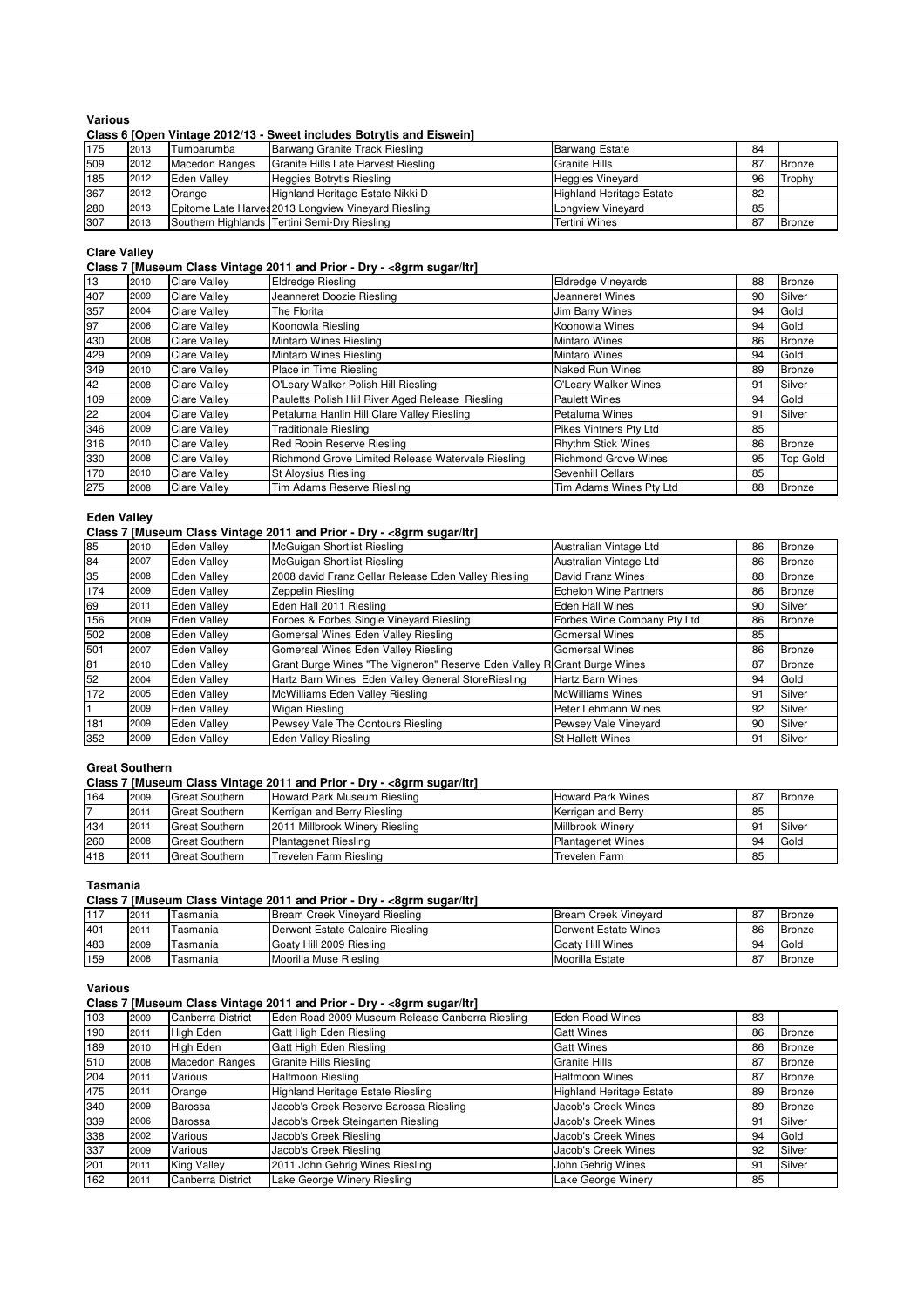| 324 | 2010 | Grampians         | Langi Riesling                              | Mount Langi Ghiran       | 85 |               |
|-----|------|-------------------|---------------------------------------------|--------------------------|----|---------------|
| 467 | 2011 | Upper Goulburn    | Ros Ritchie Riesling                        | <b>Ros Ritchie Wines</b> | 85 |               |
| 151 | 2010 | Central Victoria  | Tahbilk 2010 Riesling                       | <b>Tahbilk Pty Ltd</b>   | 84 |               |
| 422 | 2004 | Orange            | Tamburlaine Reserve Museum Release Riesling | Tamburlaine Wines        | 89 | <b>Bronze</b> |
| 461 | 2009 | Canberra District | Yarrh Riesling                              | Yarrh Wines              | 90 | Silver        |

#### **Various**

#### **Class 8 [Museum Class Vintage 2011 and Prior - Semi Dry - 8-20grm sugar/ltr]**

| 243 | 2010 | McLaren Vale | d'Arenberg The Dry Dam Riesling       | d'Arenberg                 | 87 | Bronze        |
|-----|------|--------------|---------------------------------------|----------------------------|----|---------------|
| 242 | 2008 | McLaren Vale | d'Arenberg The Dry Dam Riesling       | d'Arenbera                 | 87 | <b>Bronze</b> |
| 33  | 2011 | Yarra Vallev | Yarra Valley Reserve Release Riesling | De Bortoli Wines           | 86 | <b>Bronze</b> |
|     | 2006 | Wrattonbully | Patrick of Coonawarra Aged Riesling   | Patrick of Coonawarra      | 86 | <b>Bronze</b> |
| 31  | 2009 | Mudgee       | Robert Stein Riesling                 | <b>Robert Stein Winery</b> | 85 |               |
| 487 | 2008 | Tasmania     | Waterton Late Picked Riesling         | <b>Waterton Vinevards</b>  | 94 | Gold          |

#### **Various**

## **Class 9 [Museum Class Vintage 2011 and Prior - Sweet includes Botrytis and Eiswein]**

| 83  | 2010 | Adelaide Hills      | McGuigan Cellar Select Late Picked Riesling     | Australian Vintage Ltd          | 90 | Silver |
|-----|------|---------------------|-------------------------------------------------|---------------------------------|----|--------|
| 397 | 2009 | King Valley         | Brown Brothers Patricia Noble Riesling          | Brown Brothers Milawa Vineyard  | 94 | Gold   |
| 121 | 2010 | Tasmania            | Chartley Estate Botrytis Riesling               | <b>Chartley Estate</b>          | 90 | Silver |
| 245 | 2011 | McLaren Vale        | d'Arenberg The Noble Wrinkled Riesling          | d'Arenbera                      | 92 | Silver |
| 36  | 2010 | Barossa             | 2010 david Franz "Sticky" Late Harvest Riesling | David Franz Wines               | 85 |        |
| 476 | 2010 | Orange              | Highland Heritage Estate Nikki D                | <b>Highland Heritage Estate</b> | 88 | Bronze |
| 94  | 2011 | Coonawarra          | Richard Hamilton Late HarvestRiesling           | <b>Leconfield Wines</b>         | 84 |        |
| 274 | 2011 | <b>Clare Valley</b> | Tim Adams Botrytis Riesling                     | Tim Adams Wines Pty Ltd         | 92 | Silver |

#### **Various**

| <b>Class 19 [Specialty Riesling]</b> |  |  |  |  |
|--------------------------------------|--|--|--|--|
|--------------------------------------|--|--|--|--|

| 472 | N\   | Clare<br>Valley             | ` "Kathrvn<br>$\cdots$<br>Brut<br>Sparkling<br>I Mocandunda<br>. Vinevard | I Mocandunda<br>Wines | OF<br>ບປ |       |
|-----|------|-----------------------------|---------------------------------------------------------------------------|-----------------------|----------|-------|
| 213 | 2013 | District<br>:anberra<br>الص | Wallaroo<br>Riesling<br>Sparkling<br>Wines                                | Wallaroo<br>Wines     | 9        | Silve |

## **Austria**

#### **Various**

| Class<br>* Vintage 2013 -<br>10<br>√-8α suɑar/ltr<br>Drv -<br>. lCurrent |       |                |                                            |                                 |    |               |  |
|--------------------------------------------------------------------------|-------|----------------|--------------------------------------------|---------------------------------|----|---------------|--|
| 254                                                                      | ت ا ڪ | . .<br>Various | Anz<br>Riesling<br>Prestige<br>rLenz Moser | Weinkellerel<br>I Lenz Moser AG | 86 | <b>Bronze</b> |  |

# **Canada**

| <b>Various</b> |                                                         |                 |                             |                    |    |  |  |  |  |
|----------------|---------------------------------------------------------|-----------------|-----------------------------|--------------------|----|--|--|--|--|
|                | Class 13 [Open Vintage 2011/12 - Dry - <8grm sugar/ltr] |                 |                             |                    |    |  |  |  |  |
| 491            | 201                                                     | Okanagan Valley | Tantalus Old Vines Riesling | Tantalus Vinevards | 85 |  |  |  |  |
|                |                                                         |                 |                             |                    |    |  |  |  |  |

#### **Czech Republic**

| Various |                                                       |        |                   |                        |    |        |  |  |
|---------|-------------------------------------------------------|--------|-------------------|------------------------|----|--------|--|--|
|         | Class 10 [Current Vintage 2013 - Dry - <8g sugar/ltr] |        |                   |                        |    |        |  |  |
| 456     | 2013                                                  | Morava | Dvoracek Riesling | <b>Winery Dyoracek</b> | 90 | Silver |  |  |

#### **Various**

| Class 12 [Current Vintage 2013 - Sweet includes Botrytis and Eiswein] |      |        |                                             |                     |    |        |  |  |
|-----------------------------------------------------------------------|------|--------|---------------------------------------------|---------------------|----|--------|--|--|
| 474                                                                   | 2013 | Morava | Znovin Riesling, selection of noble berries | Znovin Znoimo, a.s. | 93 | Silver |  |  |
|                                                                       |      |        |                                             |                     |    |        |  |  |

#### **France**

**Alsace**

**Class 10 [Current Vintage 2013 - Dry - <8g sugar/ltr]**

| 390 | 2013 | Alsace | Riesling Reserve Particuliere          | Cave de Beblenheim         | 87 | <b>Bronze</b> |
|-----|------|--------|----------------------------------------|----------------------------|----|---------------|
| 232 | 2013 | Alsace | <b>Riesling Reserve Particuliere</b>   | Cave Vinicole Jean Geiler  | 90 | Silver        |
| 255 | 2013 | Alsace | <b>Riesling Vieilles Vignes</b>        | Domaine Jean-Marc Bernhard | 89 | <b>Bronze</b> |
| 233 | 2012 | Alsace | Riesling Grand Cru Kaefferkopf         | l Vins d'Alsace KUEHN S.A. | 85 |               |
| 438 | 2013 | Alsace | Wolfberger Riesling Grand Cru Eichberg | Wolfberger                 | 86 | <b>Bronze</b> |
| 437 | 2013 | Alsace | <b>Wolfberger Riesling</b>             | Wolfberger                 | 94 | Gold          |

#### **Alsace**

#### **Class 13 [Open Vintage 2011/12 - Dry - <8grm sugar/ltr]**

| 256 | 2012    | Alsace | Riesling Grand Cru Wineck Schlossberg                                      | Domaine Jean-Marc Bernhard           | 87  | Bronze |
|-----|---------|--------|----------------------------------------------------------------------------|--------------------------------------|-----|--------|
| 462 | 2012    | Alsace | Riesling Grand Cru "Wineck-Schlossberg", Meyer-Fonne   Domaine Meyer-Fonne |                                      | 90  | Silver |
| 435 | $201 -$ | Alsace | Louis Sipp Riesling "Nature S"                                             | Louis Sipp                           | 83  |        |
| 359 | 2012    | Alsace | IDopff au Moulin Riesling                                                  | Woolworths Liquor Group - Pinnacle D | -87 | Bronze |

#### **Various**

| Class 14 [Open Vintage 2011/12 - Semi Dry - 8-20grm sugar/ltr] |  |
|----------------------------------------------------------------|--|
|----------------------------------------------------------------|--|

| 391 | $20^{\circ}$<br>. . | Alence<br>- ماه ه | <br><b>ileslind</b> | $\cdots$<br>'ieilles | Vignes |  | Beblenheim<br>ave.<br>~<br>$-11$ | 84 |  |
|-----|---------------------|-------------------|---------------------|----------------------|--------|--|----------------------------------|----|--|
|     |                     |                   |                     |                      |        |  |                                  |    |  |

#### **Various**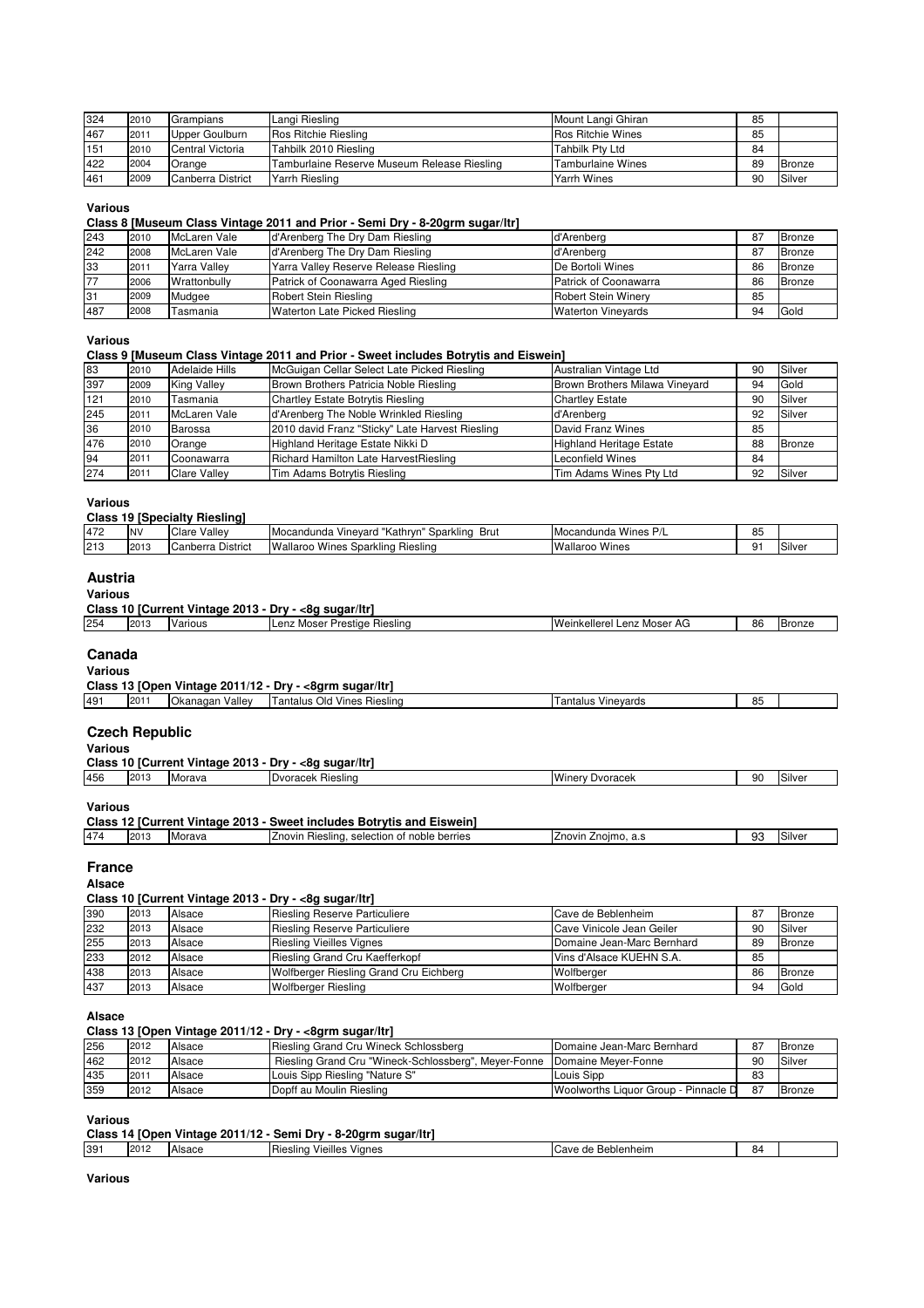# **Class 16 [Museum Class Vintage 2010 and Prior - Dry - <8grm sugar/ltr]**<br>
360 2010 Alsace Doppf Au Moulin Riesling Schoenen **260** 25 Nooppf Au Moulin Riesling Schoenen Woolworths Liquor Group - Pinnacle Drinks

# **Germany**

#### **Rheingau**

#### **Class 10 [Current Vintage 2013 - Dry - <8g sugar/ltr]**

| 448 | 2013 | Rheingau | INUSSBRUNNEN Riesling GG VDP. GROSSE LAGE                                            | Weingut Georg Müller Stiftung | 94 | Gold          |
|-----|------|----------|--------------------------------------------------------------------------------------|-------------------------------|----|---------------|
|     |      |          |                                                                                      |                               |    |               |
| 446 | 2013 | Rheingau | l"Edition PW" Riesling QbA trocken                                                   | Weingut Georg Müller Stiftung | 84 |               |
| 447 | 2013 | Rheingau | Hattenheimer Schutzenhaus Riesling QbA trocken VDP. El Weingut Georg Müller Stiftung |                               | 87 | <b>Bronze</b> |
| 144 | 2013 | Rheingau | "EINS-ZWEI-DRY" Rheingau Riesling trocken                                            | <b>Weingut Leitz</b>          | 86 | <b>Bronze</b> |

#### **Various**

#### **Class 10 [Current Vintage 2013 - Dry - <8g sugar/ltr]**

| 262 2013 | 'Pfalz.<br>. .<br><b>Palati</b><br>nate | --<br>Rothenberg<br>trocken<br>Riesling                                         | $\sim$<br>Bender<br>Michael<br>Weinaut                        | 94 | $\sim$<br>Gold |
|----------|-----------------------------------------|---------------------------------------------------------------------------------|---------------------------------------------------------------|----|----------------|
| 369 2013 | Rheinhessen                             | $\cdots$<br>ıс<br>Dalsheimer<br>Steia<br>Rieslina<br>CARDII<br>INA<br>-10<br>יש | $\bigcap_{n\in\mathbb{N}}$<br>Schales<br><b>Weinaut</b><br>uu | 90 | Silve          |

# **Rheingau**

#### **Class 11 [Current Vintage 2013 - Semi Dry - 8-20grm sugar/ltr]**

| 250 | 2013 | Rheingau | Schloss Johannisberg Riesling Rotlack                                               | JWG Schloss Johannisberger Weinver        | 94 | Gold   |
|-----|------|----------|-------------------------------------------------------------------------------------|-------------------------------------------|----|--------|
| 249 | 2013 | Rheingau | Schloss Johannisberg Riesling Gelback                                               | <b>JWG Schloss Johannisberger Weinver</b> | 85 |        |
| 248 | 2013 | Rheingau | 50 Degrees Riesling                                                                 | JWG Schloss Johannisberger Weinver        | 85 |        |
| 439 | 2013 | Rheingau | Prinz von Hessen H-Riesling                                                         | Prinz von Hessen                          | 90 | Silver |
| 449 | 2013 | Rheingau | Hattenheimer Engelmannsberg Riesling feinherb VDP. ER Weingut Georg Müller Stiftung |                                           | 85 |        |

#### **Various**

#### **Class 11 [Current Vintage 2013 - Semi Dry - 8-20grm sugar/ltr]**

| 371 | 2013            | heinhessen        | $\overline{\phantom{a}}$<br>Classic<br>SCHAL.<br>$ \sim$<br>Riesling<br>-- | GbR<br>Weingu <sub>r</sub><br>Schales<br>ou. | 86 | Bronze |
|-----|-----------------|-------------------|----------------------------------------------------------------------------|----------------------------------------------|----|--------|
| 370 | 2012<br>ن ا لکا | . –<br>heinhessen | <b>ISCHAL.</b><br><b>DONNERRE</b><br>эN<br>Riesling<br>MU<br>ີ             | GbR<br>Weinaut<br>Schales                    | 85 |        |

## **Rheingau**

#### **Class 12 [Current Vintage 2013 - Sweet includes Botrytis and Eiswein]**

| 251 | 2013 | Rheingau | Schloss Johannisberg Riesling Grunlack                                       | JWG Schloss Johannisberger Weinver | 88 | <b>Bronze</b> |
|-----|------|----------|------------------------------------------------------------------------------|------------------------------------|----|---------------|
| 453 | 2013 | Rheingau | HASSEL Riesling Auslese VDP.GROSSE LAGE                                      | Weingut Georg Müller Stiftung      | 86 | <b>Bronze</b> |
| 452 | 2013 | Rheingau | HASSEL Riesling Kabinett VDP.GROSSE LAGE                                     | Weingut Georg Müller Stiftung      | 86 | <b>Bronze</b> |
| 451 | 2013 | Rheingau | <b>HASSEL Riesling Spatlese</b>                                              | Weingut Georg Müller Stiftung      | 89 | Bronze        |
| 450 | 2013 | Rheingau | WISSELBRUNNEN Riesling Spatlese VDP.GROSSE LAGEWeingut Georg Müller Stiftung |                                    | 87 | Bronze        |
| 147 | 2013 | Rheingau | Rudesheimer Berg Roseneck Riesling Spatlese                                  | <b>Weingut Leitz</b>               | 96 | Trophy        |
| 146 | 2013 | Rheingau | Rudesheimer Magdalenkreuz Riesling Spatlese                                  | <b>Weingut Leitz</b>               | 85 |               |
| 145 | 2013 | Rheingau | "Dragstone" Rheingau Riesling                                                | <b>Weingut Leitz</b>               | 85 |               |

#### **Various**

## **Class 12 [Current Vintage 2013 - Sweet includes Botrytis and Eiswein]**

| 267 | 201<br>ى ا ب | $\sim$<br>Pfalz<br>Palatinato | Trockenbeerenauslese<br>Anselmann<br>Rieslina | Weingu.<br>Anselmann<br>Werner             | RΟ<br>ບຕ         | Bronze |
|-----|--------------|-------------------------------|-----------------------------------------------|--------------------------------------------|------------------|--------|
| 266 | 2013         | Pfalz<br>Palatinate           | Anselmann<br>Beerenauslese<br>⊀ieslina        | Weingu <sub>r</sub><br>Anselmann<br>Werner | $^{\circ}$<br>88 | Bronze |

#### **Rheingau**

#### **Class 13 [Open Vintage 2011/12 - Dry - <8grm sugar/ltr]**

| 252 | 2012 | Rheingau | Schloss Johannisberg Riesling Silberlack        | <b>JWG Schloss Johannisberger Weinver</b> | 85 |             |
|-----|------|----------|-------------------------------------------------|-------------------------------------------|----|-------------|
| 441 | 2012 | Rheingau | Prinz von Hessen Riesling Dachsfilet            | l Prinz von Hessen                        | 94 | <b>Gola</b> |
| 23  | 2012 | Rheingau | Hattenheim Engelmannsberg Riesling Trocken      | <b>Weingut Balthasar Ress</b>             | 83 |             |
| 363 | 2012 | Rheingau | <b>ISchloss Vollrads Qualitatswein Semi-Drv</b> | Woolworths Liquor Group - Pinnacle D      | 88 | Bronze      |

#### **Various**

## **Class 14 [Open Vintage 2011/12 - Semi Dry - 8-20grm sugar/ltr]**

| 365 | 2012 | Rheingau | Schloss Vollrads Volratz 1573         | Woolworths Liquor Group -<br>Pinnacle D   | 86 | <b>Bronze</b> |
|-----|------|----------|---------------------------------------|-------------------------------------------|----|---------------|
| 364 | 201  | Rheingau | <b>ISchloss Vollrads Spatlese</b>     | Pinnacle D<br>Woolworths Liquor Group -   | 89 | <b>Bronze</b> |
| 362 | 201  | Rheingau | ISchloss Vollrads Kabinett Medium Drv | Woolworths Liguor Group - "<br>Pinnacle D | 89 | <b>Bronze</b> |
|     |      |          |                                       |                                           |    |               |

# **Rheingau**

# **Class 15 [Open Vintage 2011/12 - Sweet includes Botrytis and Eiswein]**

| 442 | 2012 | Rheingau | Hassel Riesling Eiswein VDP.GROSSE LAGE                                | Weingut Georg Müller Stiftung | 90 | Silver |
|-----|------|----------|------------------------------------------------------------------------|-------------------------------|----|--------|
| 440 | 2012 | Rheingau | Prinz von Hessen Riesling Kabinett Royal                               | Prinz von Hessen              | 85 |        |
| 186 | 201  | Rheingau | Weisbadener Neroberg Riesling Beerenauslese "aus dem Kloster Eberbach" |                               | 94 | Gold   |
| 24  | 2012 | Rheingau | Hattenheim Schutzenhaus Riesling Kabinett                              | <b>Weingut Balthasar Ress</b> | 86 | Bronze |

#### **Various**

|     | Class 17 [Museum Class Vintage 2010 and Prior - Semi Dry - 8-20grm sugar/ltr] |          |                                       |                               |    |               |
|-----|-------------------------------------------------------------------------------|----------|---------------------------------------|-------------------------------|----|---------------|
| 445 | 2010                                                                          | Rheingau | <b>Hassel Riesling Erstes Gewachs</b> | Weingut Georg Müller Stiftung | 89 | <b>Bronze</b> |

#### **Various**

|  |  |  |  | Class 18 [Museum Class Vintage 2010and Prior - Sweet includes Botrytis and Eiswein] |
|--|--|--|--|-------------------------------------------------------------------------------------|
|--|--|--|--|-------------------------------------------------------------------------------------|

| 443 | 2009 | $\overline{\phantom{a}}$<br>Rheingau | Hattenheime<br>Beerenauslese<br>Schutzenhaus                                | Stiftuno<br><br>Weingui<br>Georg<br>ller<br>MU   | 96 | <b>rophy</b>  |
|-----|------|--------------------------------------|-----------------------------------------------------------------------------|--------------------------------------------------|----|---------------|
| 444 | 200  | -<br>heingau                         | <b>Micco</b><br>nbeerenauslese<br>$I$ rooks<br>.ockenh<br>unner<br>Riesling | Stiftuno<br>.<br>Weinaut<br>Georg<br>-MU<br>ıler | 88 | <b>Bronze</b> |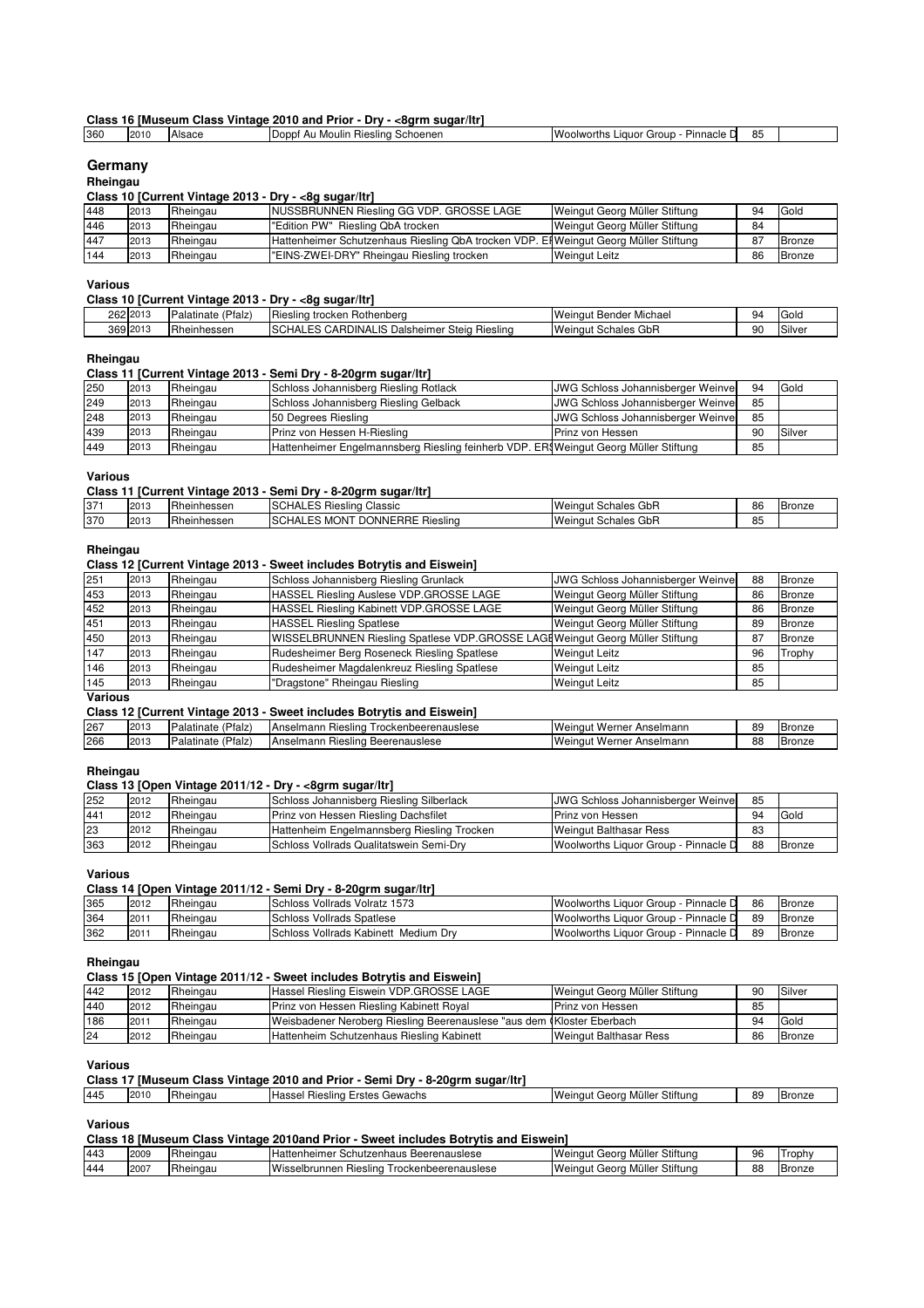# **New Zealand**

#### **Various**

**Class 2 [Current Vintage 2014- Semi Dry - 8-20grm sugar/ltr]**

| 358 | 2014 | Marlborough | Allan Scott Family Winemakers Riesling 2014 | Allan Scott Wines      | 86 | Bronze |
|-----|------|-------------|---------------------------------------------|------------------------|----|--------|
| 431 | 2014 | Marlborough | Whitehaven Marlborough Riesling             | Whitehaven Wine Co Ltd | 86 | Bronze |
| 187 | 2014 | Marlborough | l Yealands Estate Land Made Series Riesling | Yealands Family Wines  | 89 | Bronze |

#### **Central Otago**

#### **Class 4 [Open Vintage 2012/13 - Dry - <8grm sugar/ltr]**

| 380 | 2013 | Central Otago | Domain Road Vineyard The Water Race Riesling | Domain Road Vinevard       | 88 | Bronze |
|-----|------|---------------|----------------------------------------------|----------------------------|----|--------|
| 228 | 2013 | Central Otago | Mondillo 2013 Riesling                       | <b>Mondillo Vinevards</b>  | 86 | Bronze |
| 88  | 2013 | Central Otago | Difficulty Bannockburn Dry Riesling          | <b>Mt Difficulty Wines</b> | 83 |        |
| 457 | 2013 | Central Otago | Pisa Range Estate Riesling                   | Pisa Range Estate          | 85 |        |
|     |      |               |                                              |                            |    |        |

#### **Marlborough**

#### **Class 4 [Open Vintage 2012/13 - Dry - <8grm sugar/ltr]**

| 15  | 2013 | Marlborough | Hunter's Marlborough Riesling            | Hunter's Wines      | 85 |               |
|-----|------|-------------|------------------------------------------|---------------------|----|---------------|
| 14  | 2013 | Marlborough | Spring Creek Estate Marlborough Riesling | Hunter's Wines      | 86 | Bronze        |
| 20  | 2013 | Marlborough | Te Whare Ra Riesling D                   | Te Whare Ra Wines   | 87 | <b>Bronze</b> |
| 104 | 2013 | Marlborough | 2013 Tohu Marlborough Riesling           | Tohu Wines          | 86 | Bronze        |
| 511 | 2012 | Marlborough | Tupari Drv Riesling                      | <b>Tupari Wines</b> | 84 |               |

Various

Class 4 [Open Vintage 2012/13 - Dry - <8grm sugar/ltr]

| 58 | 2012 | Nelson | $\sim$<br>Arth<br>ve Rieslina<br>Mt<br>∧ahurangı ′<br><b>Reserve</b><br><b></b><br>state<br> | ∠state<br>.ahurand          | $\Omega$<br>ບບ |               |
|----|------|--------|----------------------------------------------------------------------------------------------|-----------------------------|----------------|---------------|
| 54 | 2013 | Nelson | Hieslina<br>Mahana                                                                           | states<br><b>Woollaston</b> | 86             | <b>Bronze</b> |

## **Marlborough**

#### **Class 5 [Open Vintage 2012/13 - Semi Dry - 8-20grm sugar/ltr]**

| $\sim$ | 2013 | Marlborough         | Babich Family Estates Cowslip Valley Riesling | <b>Babich Wines</b>  | 87 | Bronze |
|--------|------|---------------------|-----------------------------------------------|----------------------|----|--------|
| 142    | 2013 | Marlborough         | <b>Grove Mill Riesling</b>                    | Foley Family Wines   | 92 | Silver |
| 218    | 2012 | <b>IMarlborough</b> | Forrest Riesling                              | <b>Forrest Wines</b> | 89 | Bronze |
| 246    | 2013 | Marlborough         | Lawson's Dry Hills Riesling                   | Lawson's Dry Hills   | 88 | Bronze |

#### **Various**

#### **Class 5 [Open Vintage 2012/13 - Semi Dry - 8-20grm sugar/ltr]**

| 177 | 2013 |               | Canterbury/Waipara 2013 Waipara Hills Waipara Valley Riesling                                 | Accolade Wines NZ Ltd     | 83 |               |
|-----|------|---------------|-----------------------------------------------------------------------------------------------|---------------------------|----|---------------|
| 178 | 2013 |               | Canterbury/Waipara 2013 Mud House Estate The Mound Vineyard, Waipara Va Accolade Wines NZ Ltd |                           | 97 | Trophy        |
| 140 | 2013 | Martinborough | Te Kairanga Estate Riesling                                                                   | <b>Foley Family Wines</b> | 86 | <b>Bronze</b> |
| 219 | 2012 | Central Otago | <b>Tatty Bogler Riesling</b>                                                                  | <b>Forrest Wines</b>      | 92 | Silver        |
| 478 | 2013 | Nelson        | Rimu Grove Nelson Riesling                                                                    | Rimu Grove Winery         | 86 | <b>Bronze</b> |

#### **Various**

## **Class 6 [Open Vintage 2012/13 - Sweet includes Botrytis and Eiswein]**

| 141 | 2013 | Martinborough                      | Martinborough Vineyard Manu Riesling           | <b>Foley Family Wines</b>  | 88 | <b>Bronze</b> |
|-----|------|------------------------------------|------------------------------------------------|----------------------------|----|---------------|
| 220 | 2013 | Marlborough                        | John Forrest Collection Noble Riesling         | <b>Forrest Wines</b>       | 94 | Gold          |
| 217 | 2013 | Marlborough                        | The Doctor's Riesling                          | <b>Forrest Wines</b>       | 86 | <b>Bronze</b> |
| 479 | 2013 | Canterbury/Waipara Giesen Riesling |                                                | Giesen Wines               | 90 | Silver        |
| 60  | 2013 | Nelson                             | Kahurangi Estate Mt Arthur Classic Riesling    | Kahurangi Estate           | 83 |               |
| 59  | 2012 | Nelson                             | Kahurangi Estate Mt Arthur Classic Riesling    | Kahurangi Estate           | 88 | <b>Bronze</b> |
| 90  | 2013 | Central Otago                      | Mt Difficulty Long Gully Late Harvest Riesling | <b>Mt Difficulty Wines</b> | 88 | <b>Bronze</b> |
| 89  | 2013 | Central Otago                      | Mt Difficulty Bannockburn Target Riesling      | <b>Mt Difficulty Wines</b> | 87 | <b>Bronze</b> |
| 48  | 2013 | Central Otago                      | Rockburn Central Otago Tigermoth Riesling      | Rockburn Wines Limited     | 85 |               |
| 105 | 2013 | Marlborough                        | 2013 Tohu Raiha Noble Riesling                 | <b>Tohu Wines</b>          | 90 | Silver        |

#### **Marlborough**

## **Class 7 [Museum Class Vintage 2011 and Prior - Dry - <8grm sugar/ltr]**

| 16  | 2009    | Marlborough | Hunter's Marlborough Riesling                 | Hunter's Wines            | 94 | Gold          |
|-----|---------|-------------|-----------------------------------------------|---------------------------|----|---------------|
| 463 | 2010    | Marlborough | Foxes Island Riesling, Belsham Awatere Estate | <b>Foxes Island Wines</b> | 92 | Silver        |
| 216 | 2010    | Marlborough | Forrest The Valleys Dry Riesling              | <b>Forrest Wines</b>      | 95 | Gold          |
| 143 | $201 -$ | Marlborough | Vavajou Riesling                              | <b>Foley Family Wines</b> | 86 | <b>Bronze</b> |
| 17  | 2008    | Marlborough | Hunter's Marlborough Riesling                 | Hunter's Wines            | 87 | <b>Bronze</b> |

**Various**

#### **Class 8 [Museum Class Vintage 2011 and Prior - Semi Dry - 8-20grm sugar/ltr]**

| 188 | $201 -$ | Martinborough | 2011 Escarpment Vinevard Martinborough Riesling | <b>Escarpment Vineyard Martinborough</b> | 89 | Bronze |
|-----|---------|---------------|-------------------------------------------------|------------------------------------------|----|--------|
| 215 | 2010    | Marlborough   | Forrest The Valleys Brancott Riesling           | <b>Forrest Wines</b>                     | 85 |        |
| 57  | 201     | Nelson        | Kahurangi Estate Mt Arthur Reserve Riesling     | Kahurangi Estate                         | 89 | Bronze |
| 214 | 2010    | Central Otago | <b>IProphet's Rock Riesling</b>                 | Prophet's Rock Wines Ltd                 | 85 |        |

#### **South Africa**